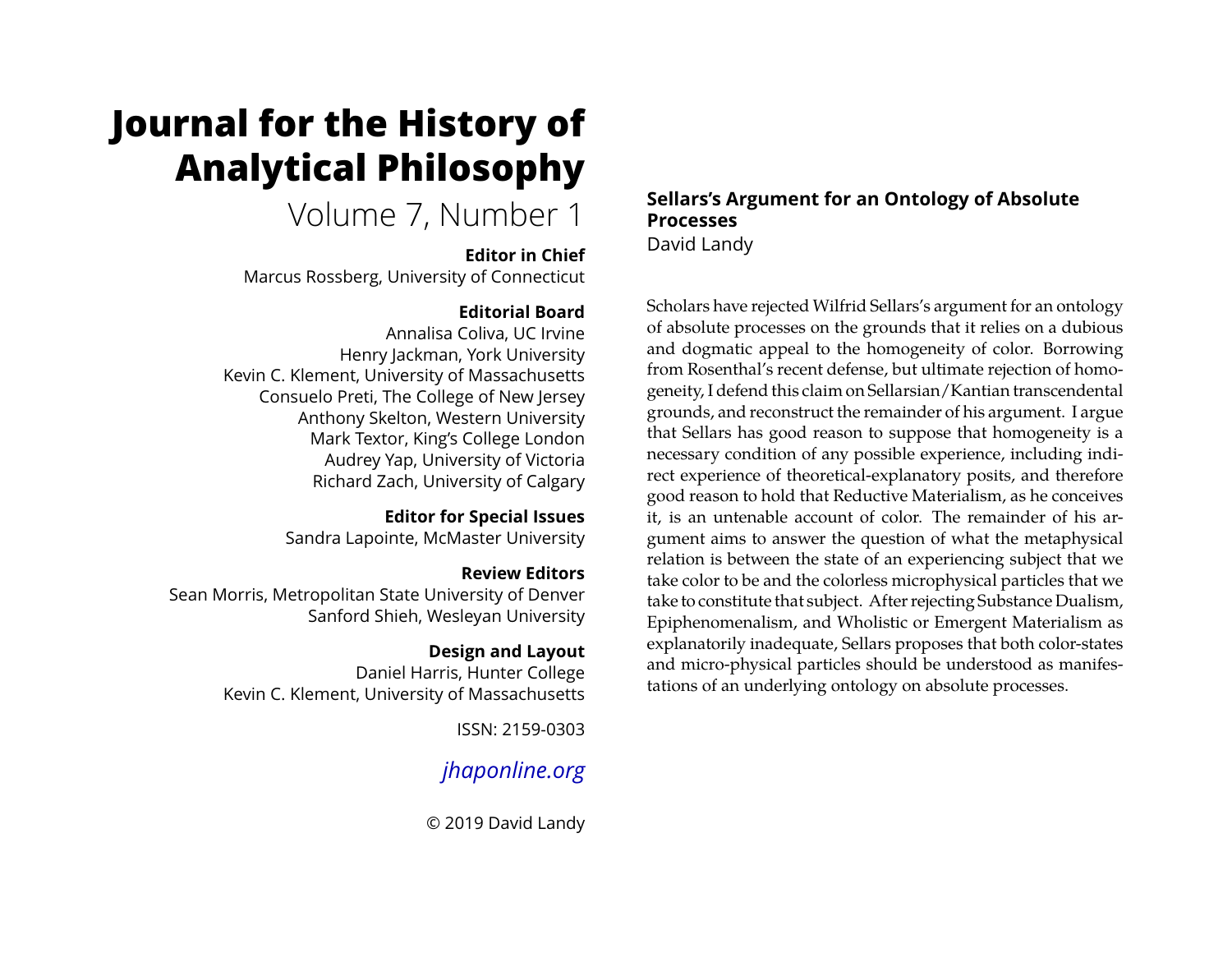## **Sellars's Argument for an Ontology of Absolute Processes**

David Landy

## **1. Sellars's argument for an ontology of absolute processes**

It is easy enough to read, understand, and appreciate a great deal of Sellars's philosophical system without ever encountering his thesis that an adequate representation of the ontology of the world will be one that represents it as consisting of absolute processes. In a philosopher infamous for his obscurity and impenetrability, this thesis manages to stand out as especially arcane. Nonetheless, once one begins to delve the depths of Sellars's defense of it, one realizes that there it has been all along, peeking out from behind the curtain in almost every major aspect of Sellars's work, from his attack on the Myth of the Given in "Empiricism and the Philosophy of Mind" to his critique of Kant in *Science and Metaphysics*, to his defense of scientific realism throughout his career. There are a great many reasons why this surprisingly ubiquitous aspect of Sellars's philosophy has not received more attention, but one of them is surely that insofar as scholars have sought to understand Sellars's arguments in support of this thesis, it has been particularly difficult to find an interpretation of those arguments that makes them at all plausible, mostly owing to Sellars's appeal to the ultimate homogeneity of color. I.e., Sellars's dual claims that the original manifest-image concept of color is the concept of something homogeneous—that it is the concept of something every part of which is colored—and that all subsequent reconceptions of color must also share this feature. What I will argue here is that that is because such scholars

have overlooked or misconstrued argumentative resources that Sellars has available to him to defend these claims.<sup>1</sup> Specifically, I will argue that Sellars's narrative-turn-argument proceeds as follows.

We begin by seeing colors as being literal constituents of the world, as substances. The world consists of color-stuffs. When we notice that colors appear to be subjective in a way that precludes this understanding, we (or mythical Jones) transform our concept of color accordingly: from the concept of an objective *substance* to the concept of a *state* of the experiencing subject. As the scientific image of persons in the world spreads, though, we come to see subjects themselves as consisting of colorless atoms in the void, and that understanding once again problematizes our concept of color. What, we must ask, is the ontological relation of a state to the substance that is in that state such that the former can genuinely be colored whereas the latter is not? Here Sellars's narrative turns to argument. First, he argues that reductive materialism, which he understands as amounting to the claim that color simply does not exist, is untenable, at least for anyone who understands the role of color in our mental lives as he does. The "somehow existence" of color is what accounts for the difference between merely thinking some representational content, and ostensibly *seeing* that content.

It is at this point in his argument that Sellars must rely on his claim about the homogeneity of color. It is that claim that prevents the Reductive Materialist from deploying his or her own account the difference between merely thinking and ostensibly

<span id="page-1-0"></span><sup>1</sup>I owe a great deal of thanks to an anonymous referee for the *Journal for the History of Analytic Philosophy*. Despite clear and emphatic warnings from Pedro Amaral and Robert Kraut (two students of Sellars's at the University of Pittsburgh) among others, in previous iterations of this paper I had attempted to show that Sellars's argument did not turn on homogeneity at all. It was the insightful and clearly-articulated objections of that referee that lead me to see that my previous interpretation had been smuggling in homogeneity all along. That realization sent me back to researching, and subsequently to developing the paper in its current form.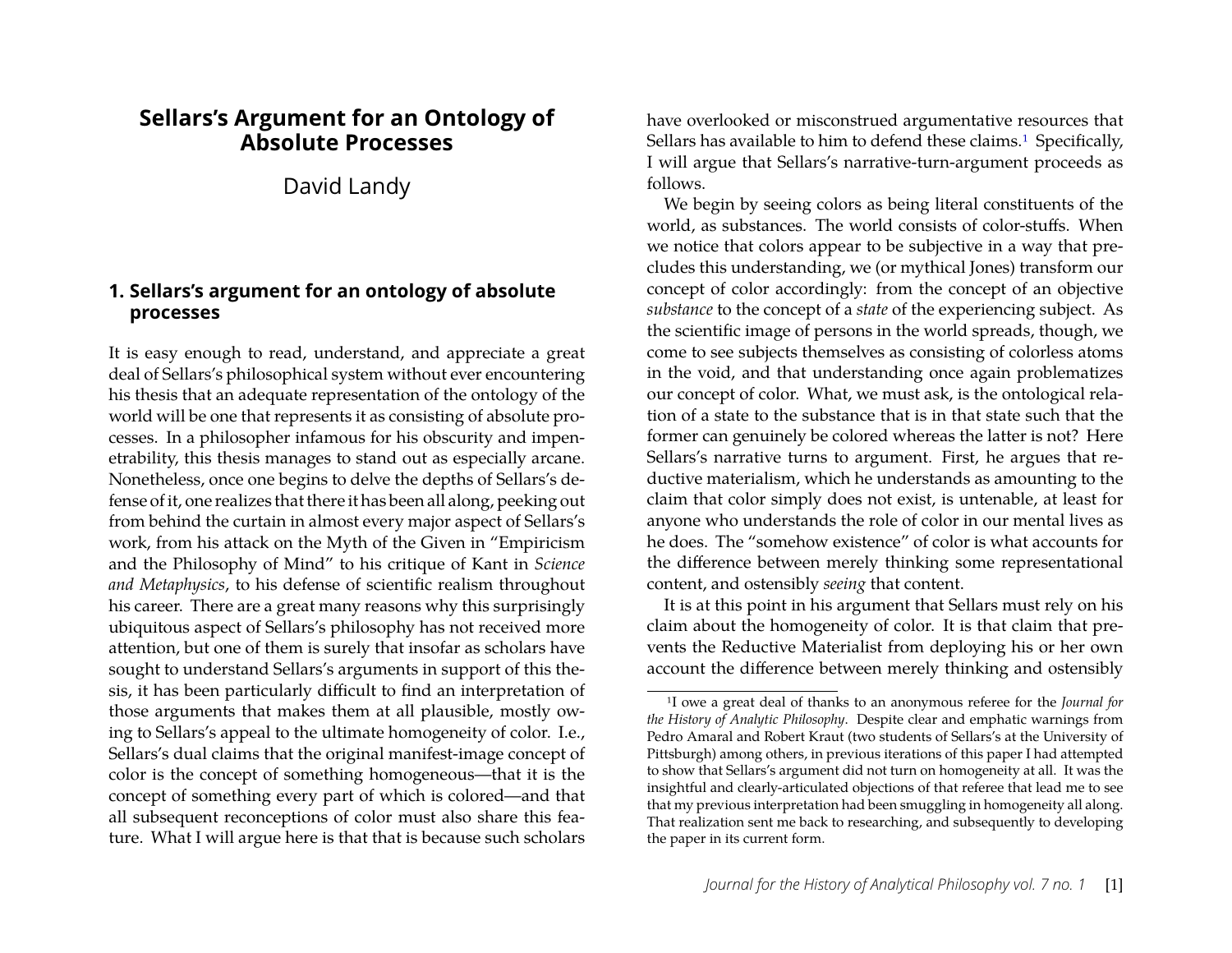seeing. For Sellars's rebuttal of Reductive Materialism to succeed, if that difference consists in the "somehow existence" of color, then there must be something about color, e.g., its homogeneity, that resists its reduction to particulate matter. Borrowing from Rosenthal's recent paper on this topic, I will argue that Sellars does give an argument for precisely this conclusion. I will also argue that Rosenthal's own understanding of that argument is mistaken, though, and that it proceeds along broadly Kantian transcendental grounds. As I read him, Sellars argues that homogeneity is a necessary feature of any object of possible experience, manifest or theoretical.

Picking up Sellars's master argument where it left off, we next find him arguing that the remaining contenders for an account of the relation of color-states to experiencing subjects— Epiphenomenalism, Wholistic or Emergent Materialism, and Substance Dualism—all share what he calls the epiphenomenal form. I.e., they each cast physical substance as a causally closed system to which color-states, whatever they are, are merely appended, without the potential for causal influence. Sellars rejects the epiphenomenal form, and the views that instantiate it, as explanatorily inadequate and therefore unable to provide a tenable resolution to the tension that they are aimed at relieving. Finally, Sellars proposes his ontology of absolute processes as a capable of achieving just this end. Specifically, Sellars argues that what is needed is to cast both states and substances as themselves mere manifestations of some underlying ontological unity. Thus, he proposes one final categorial transformation for our concept of color (and our particulate-substance concepts along with it). Color-states become *sensa*: distinctly mental processes that interact causally with other, non-mental processes (specifically the processes that are the reality underlying the particulate substance that appears to constitute the central nervous system). With that summary now complete, I now turn to the details of Sellars's argument and the various objections that have been raised to it.

## **2. The argument from homogeneity**

One thing that is uncontroversial about Sellars's argument for an ontology of absolute processes is that as he presents it in all its forms it always begins with a narrative about color. As Sellars sees it, our concept of color *begins* as the concept of a kind of stuff; initially 'color' is a substance concept; we take the world to be made of colors.

Thus I shall argue that the phenomena can be saved by supposing our basic concept pertaining to red to have the form of a mass term, the predicative concept *is red* having the form *is an expanse of red*. It is most important to note, in view of the systematic grammatical ambiguity of color words, that to make explicit the categorial status of the term 'red' in the phrase 'an expanse of red', the latter should be reformulated as 'an expanse of red *stuff'*, where 'stuff' carries with it implications concerning the causal role of determinate portions of stuff in the physical world. [\(Sellars](#page-24-0) [1981a,](#page-24-0) 12)

Now, that is an odd claim, but we need not debate its merits here because what Sellars *needs* for his story is not the claim that color concepts begin as substance concepts, but only the much weaker claim that our original concept of color is the concept of some objective feature of the world (be it a substance, a property, etc.)[.2](#page-2-0) That becomes clear when we see the next step of Sellars's story.

The distinction between *seeing* and *ostensibly seeing* is called for by such facts as that one can have an experience which is intrinsically like seeing a physical object when there is no physical object there, and that one can have an experience which is intrinsically like seeing the *very redness of a physical object* when either no physical

<span id="page-2-0"></span>[<sup>2</sup>Rosenberg](#page-24-1) [\(1982\)](#page-24-1) contrasts Sellars's approach to the original concept of color, which he calls 'ontic', with what he calls 'noetic' approaches. Noetic approaches take the most fundamental concept of color to be the concept of a mental state, such as looks-red, and hold that the concept of *being* red is constructed out of this more fundamental one. Of course, much of Sellars's "Empiricism and the Philosophy of Mind" [\(Sellars 1956\)](#page-24-2) is occupied with refuting such noetic views, and I will not go into the details of those arguments here.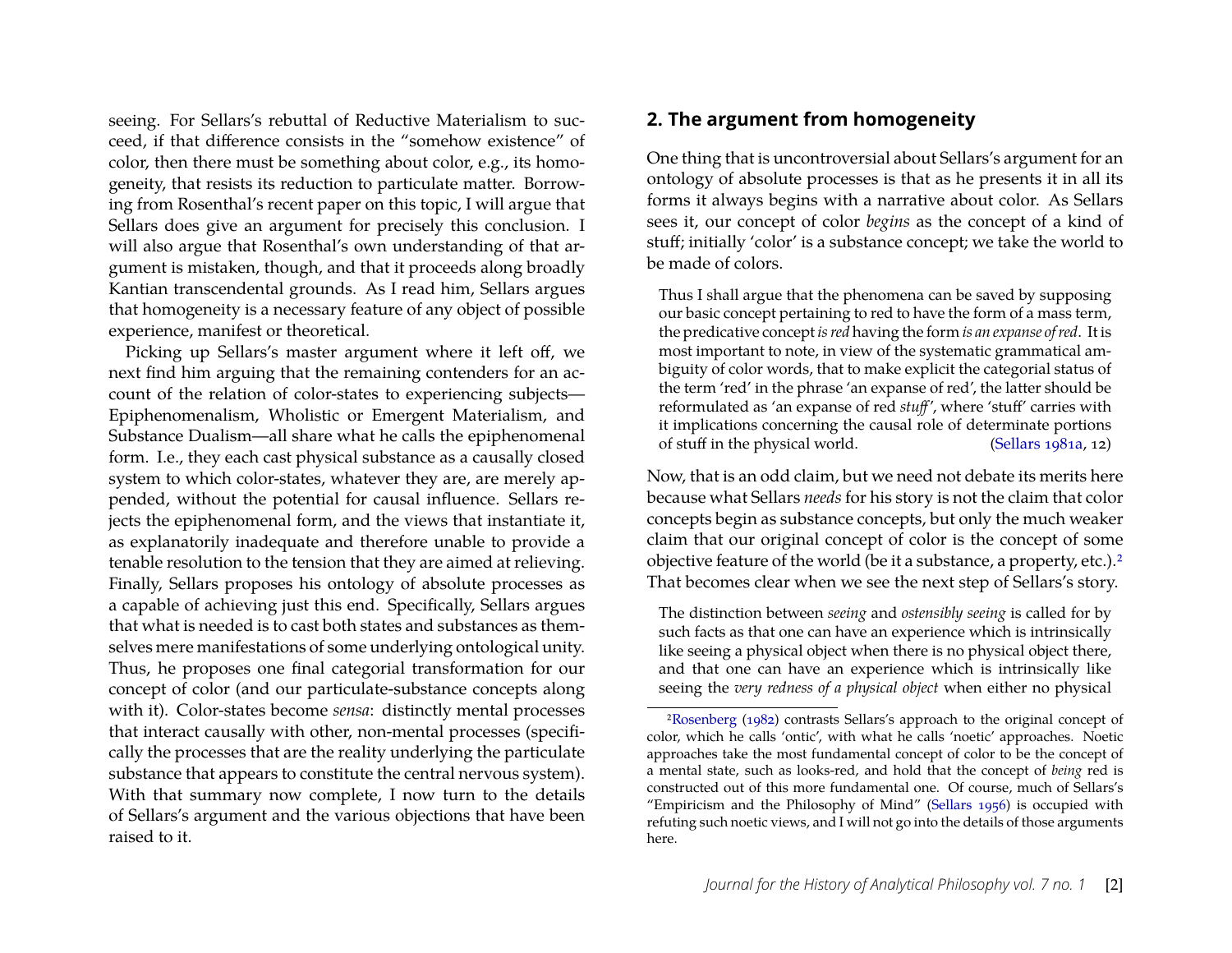object is there to be seen, or the redness which one sees is not the very redness of a physical object. [\(Sellars 1981a,](#page-24-0) 18)

Whatever our original concept of color, there comes a point when we realize that color is more mind dependent than that original concept allows. So, we *change* our concept of what color is. That change has two important components, as Sellars understands it. Firstly, we stop representing color as something "out there," as an objective feature of the world that we experience, and begin to represent it as something "in here," as a subjective feature of our experience of that world. Secondly, in order to facilitate this first change, we also alter the *categorial form* of the concept of color. We go from representing color as a substance or a property to representing it as a *state* of the experiencing subject.

But what is the status of the redness which one sees when it is not the very redness of a physical object? Phenomenologically speaking, the normal status of expanses and volumes of color is to be constituents of physical objects. What are we to say of expanses and volumes of color stuff which are not constituents of physical objects? Here we must bear in mind what I have had to say about the Myth of the Given. Thus, we must not suppose that if the true theory of the status of expanses and volumes of color stuff is one according to which they have categorial status C, then they present themselves phenomenologically *as having this status*.

#### [\(Sellars 1981a,](#page-24-0) 19)

Notice that these dual changes are precisely the changes that are instigated by Sellars's famous mythical genius Jones in Section XVI of "Empiricism and the Philosophy of Mind" [\(1956\)](#page-24-2).<sup>3</sup> While it might seem that the story of our concept of color can end with this recategorization, that recategorization itself actually precipitates the central crisis of Sellars's narrative. That is because as what Sellars famously calls the scientific image marches on, "we are now confronted with the idea that persons have actual parts—micro physical particles." [\(Sellars 1981c,](#page-24-3) 77–78) That is, while it was all well and good to move color from an objective property of the physical world to a subjective property of persons when we were simultaneously thinking of persons as, for example, non-physical substances, once we seek to explain the nature of persons *qua* objects in the physical world, this position becomes distinctly problematic. States of the perceiver threaten to become states of colorless atoms in the void, and we suddenly find ourselves in need of an account of how color can be a state of a system of colorless atoms. In his Carus Lectures, Sellars presents what he takes to be the logical space of such accounts, and considers and rejects representatives from each of the possible kinds of such accounts. Thus, he defends his ontology of absolute processes via an argument from elimination.

Before considering those accounts and Sellars's arguments against them, it is worth emphasizing precisely what Jones's move is and is not. Jones's reconceptualization of color does not involve the positing of a new theoretical *entity*. What Jones does is take our concept of color qua the concept of a substance or property of worldly objects and gives that very concept a new categorial form. This fact is important for two reasons. Firstly, because sense impressions (the states of the perceiving subject that Jones introduces) are not newly posited theoretical entities, their ontological status is not yet in question. Jones does not introduce a new kind of *substance* into our ontology (for example, a new kind of mental substance), but rather reconceptualizes the color that we originally experience as a substance (or property) as being of a different kind, as being a state. Thus, again, the ontological states of color is unquestioned at this point. It may well come into question later, but insofar as we are focusing our attention on this very first move of Jones's, the ontological status of color remains secured. We originally take color to be an objective feature of the world. Color exists out there. When Jones recategorizes color as a state of the perceiving subject, this move

<span id="page-3-0"></span><sup>&</sup>lt;sup>3</sup>Sellars there emphasizes that, "The entities introduced by the theory are *states* of the perceiving subject, *not a class of particulars*," and spends some time explaining why this is important and how it is possible. See especially §61.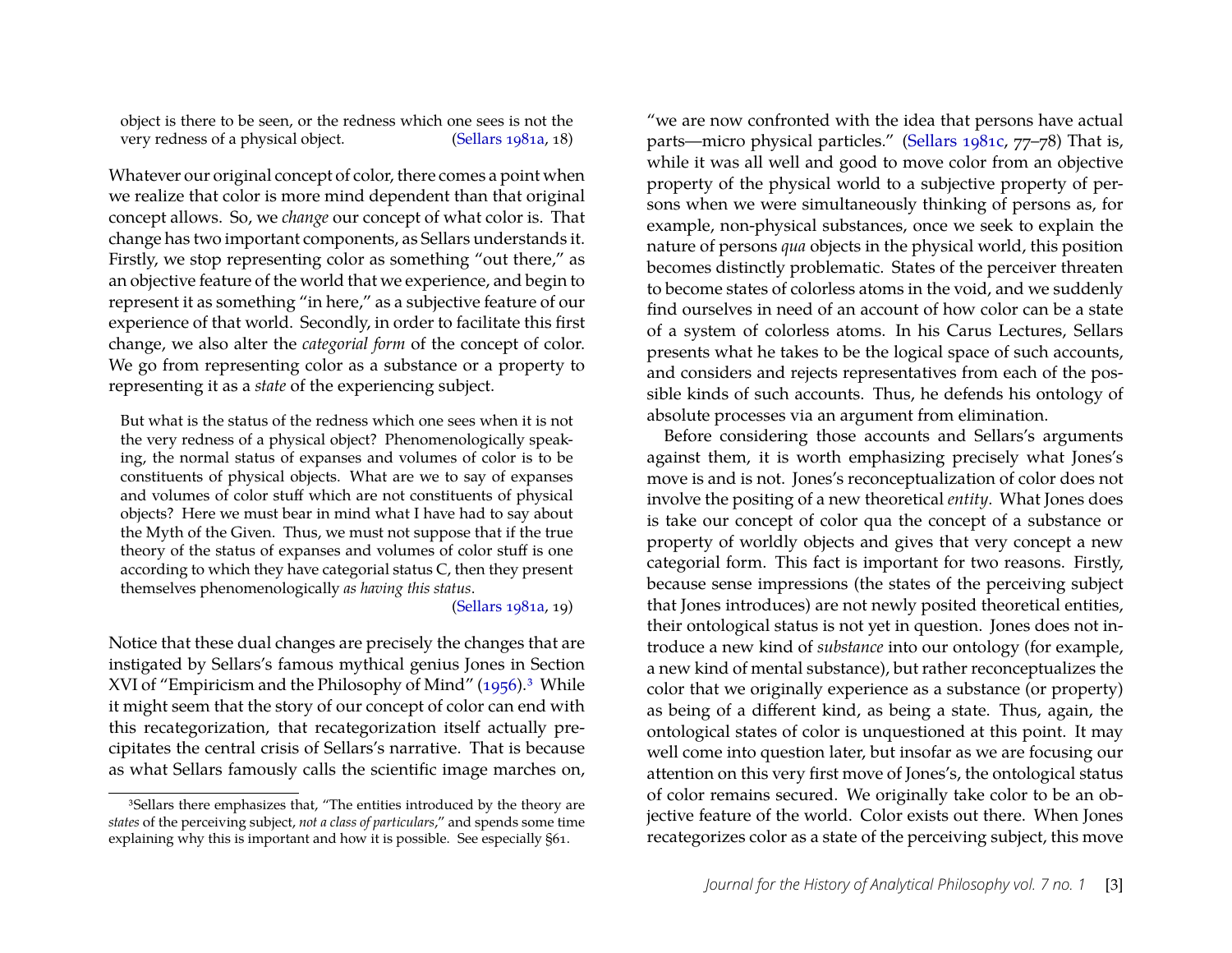alone is not sufficient for undermining that ontological status. Color still exists. It is just that we have changed what we think of color as being. Whereas pre-Jones we think of color's existence as a matter of there existing some substance or property in the world, post-Jones we think of color's existence as a matter of there existing some state of the experiencing subject. The notion that color does not exist *at all* has not yet been introduced (and as we will see farther along, Sellars has some reason to suppose that this notion is a non-starter).

The second important feature of Jones's recategorization of color that it will be important to note is that what Jones does is to change the *categorial form* that our representation of color takes. Jones's doing that, however, presupposes that there is some *content* of those representations that remains unchanged. That is, there must be something that it is to be a color that remains through this transmogrification if it is to be *color* that is conceived first as a substance in the world and then as a state of the experiencing subject. This point is particularly important because it is Sellars's repeated and emphatic insistence that one such feature of color is its homogeneity that has led to the objections to which we will turn in a moment. Before doing so, though, here is Sellars emphasizing the importance of there being *some* content of our original concept of color that serves as the basis for our subsequent analogical extension of that concept into a different form.

Its being *somehow* the facing surface of a physical thing is a matter of the fact that in developing a proto-theory to explain the possibility of seeming to see the very redness of a physical object, when no physical object is there to be seen—or if there is, it has no very redness—the only available determinate concept in terms of which to grasp the redness which is *somehow* present in the experience, is that of redness as a physical stuff, the redness of physical objects in the spatial-temporal-causal order.

The latter concept must serve as the *fundamentum* from which analogical thinking can form a proto-concept of red which has a *new* *categorial structure*. It does this by forming a proto theory in which items which satisfy an axiomatics of shape and color play roles which promise to account for the fact in question.

[\(Sellars 1981a,](#page-24-0) 21)

The important question that we will confront in a moment is: what precisely are the "axiomatics of shape and color"? I.e., what is it that Sellars takes to make color what it is, and thus what it is that must be carried over from our *original* concept of color through Jones's transfiguration of that concept. Those are questions about the *content* of the concept color, but before we turn our attention to that, a word is order about the changing *form* of that (or those) concepts.

Sellars is explicit here that the form of concepts with which he is concerned is their "categorial structure," and happily Sellars is elsewhere explicit on how he understands categorial form (most notably in his aptly titled, "Towards a Theory of the Categories.") What Sellars argues there is that while categories have a long history—since at least Aristotle's equally aptly named, *Categories*—of being understood as object-level names for distinct metaphysical kinds, we ought to follow Kant in thinking of them as instead being meta-level conceptual sortals. Some examples will help. Consider the statement,

Socrates is a substance.

On its face, that looks like a statement claiming of certain thing, Socrates, that it is of a certain metaphysical kind, a substance. As Sellars sees it, however, the underlying grammar of this statement is more perspicuously represented as,

·Socrates·s are subject terms[.4](#page-4-0)

<span id="page-4-0"></span><sup>4</sup>Just as single-quotes are used to refer to the typographical symbol between them—e.g., 'dog' has three letters—dot-quotes as Sellars uses them serve to refer to the *function* played by the word between them and any other functionally equivalent (or relevantly similar) word—e.g., both 'Socrates' in English and 'Sokrates' in Greek are ·Socrates·s.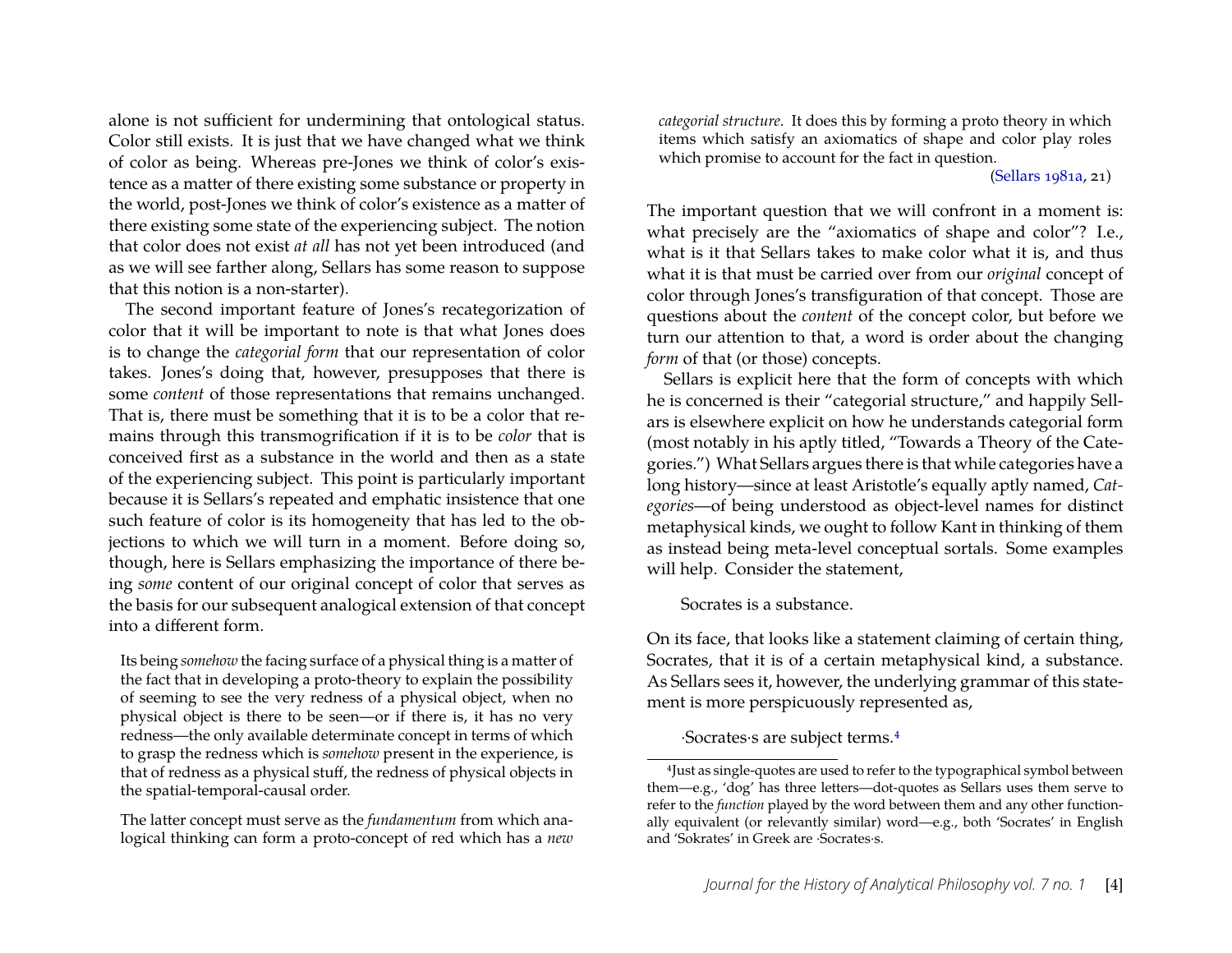That is, as Sellars sees it, to call Socrates a substance is to express at the object level, the meta-level claim that the *word* (or its functional equivalents) 'Socrates' is a subject term (as opposed to a predicate term, for example). Similarly,

Yellow is a property,

#### becomes

·Yellow·s are predicates.

To classify yellow as a property is the object-level way of expressing the meta-level claim that the term 'yellow' is a predicate term. As I mentioned earlier, Sellars finds the roots of this suggestion in Kant, and looking at what Kant does with his version of this claim can help us to understand what Sellars is up to. For example, in the First Analogy Kant argues that substance can never be created or destroyed (for reasons that need not concern us here)[.5](#page-5-0) What that claim amounts to for Kant is that should we discover that what we had been representing as a substance can be created or destroyed, we ought to reconceive that representation as being a representation of a mere mode of some other underlying substance. Again, an example will help. Consider elephants. One might have thought that elephants are parts of the ultimate furniture of the universe. At least some of the substances that exist are elephant substances. But we sadly discover that elephants can be destroyed. They die, they rot away, etc. If Kant is right that substances can never be created or destroyed, then it follows that upon discovering the destruction of elephants, we should conclude that elephants are not substances. So what are they? Well, what Kant's recommendation amounts to is that we reconceive elephants as alterations of some underlying substance, for example, of atoms arranged elephant-wise. Another way to put that conclusion, however, as Sellars and Kant see it, is to say that we ought to change the role of 'elephant' in

our language from a subject term to a predicate term. Instead of representing the world as consisting of elephants by using 'elephant' as a name for a substance, we represent it as containing atoms arranged elephant-wise by *predicating* 'elephant' (or 'arranged-elephantine-ly') of 'atoms'. *That change* is what Sellars has in mind when he portrays Jones as reconceiving color as a state of the experiencing subject. We go from using 'color' as a subject term for a substance in the world to using it as a predicate term that applies to certain experiencing subjects. Instead of making judgments such as, 'there is some red stuff over there', we instead make judgments of the form, 'Smith is in a red mental state', or 'Smith perceives redly'.

For that change of categorial form to be a change *of the concept color*, however, at least some substantial portion of the *content* of that concept must remain. In the above example, changing our concept of elephants from a substance concept to a predicate concept kept fixed the axiomatics of elephant *shapes*. We originally conceive of things of that shape as fundamental substances, using 'elephant' as a subject term. We later reconceive of things of that shape as a conglomeration of more fundamental substances, atoms, and so change the categorial form of 'elephant' to that of a predicate, 'elephantine'. So, to fully understand the transformation that Jones instigates in our concept of color, we need to understand what the content-constituting axiomatics of color are.

As I indicated earlier, it is in his articulation of these axiomatics that critics take themselves to discover an illicit move in Sellars's argument for an ontology of absolute processes. Specifically, Sellars certainly does take one of the axiomatics of the concept of color to be that colors are homogeneous: every part of something colored is also colored. And it does sometimes appear as though Sellars's argument moves from that property of color to processes via the claim that only an ontology of absolute processes can account for "ultimate homogeneity." Here's a quick and dirty version of that argument.

<span id="page-5-0"></span><sup>&</sup>lt;sup>5</sup>But which have concerned me elsewhere; compare [Landy](#page-23-0) [\(2015a\)](#page-23-0).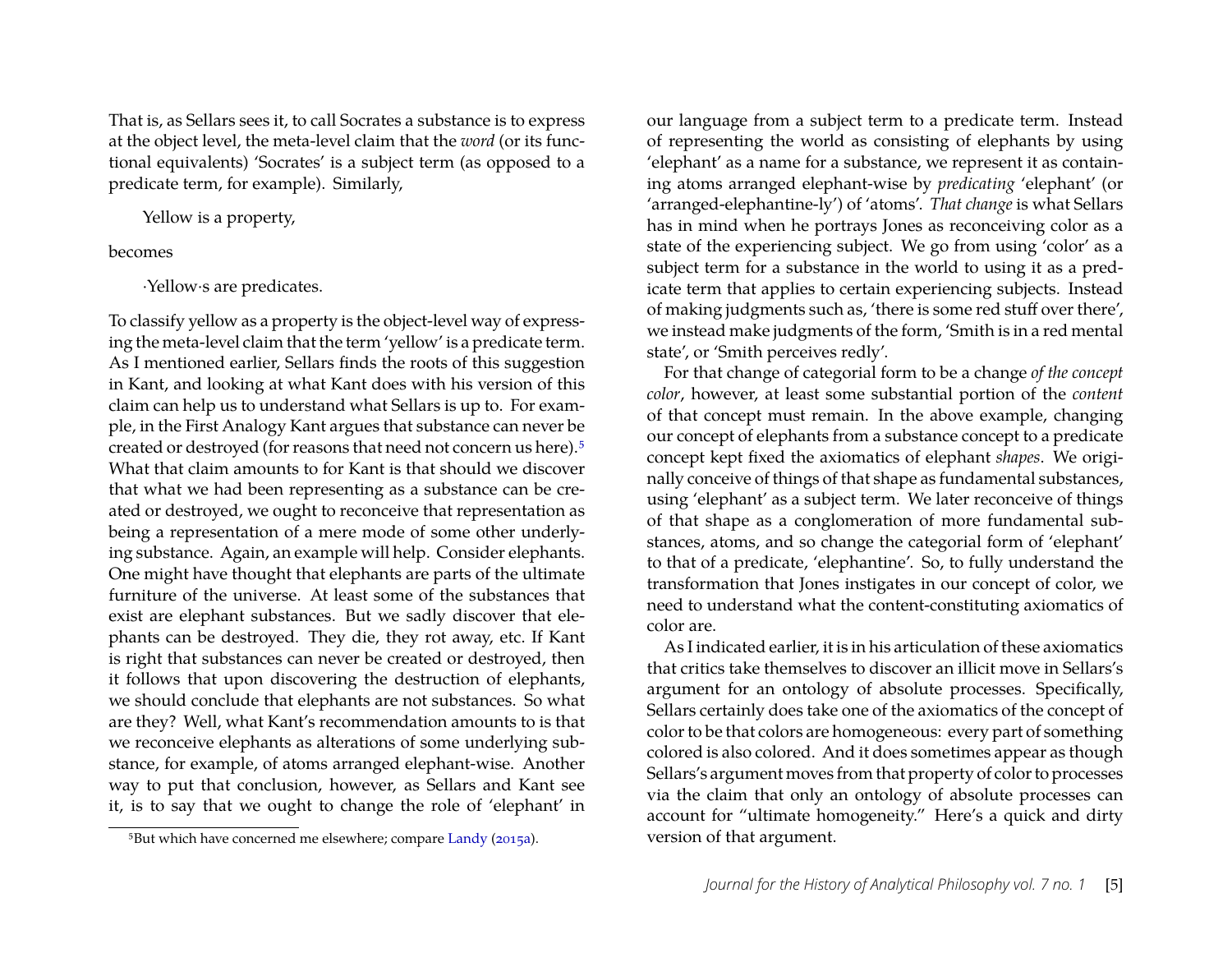- 1. We originally conceive of colors as homogeneous stuffs in the world.
- 2. In reconceiving colors as states of perceiving subjects, we must keep the content of color concepts fixed, while changing their categorial form.
- 3. Thus, we must conceive states of the perceiving subject as homogeneous.  $(1, 2)$
- 4. If the perceiving subject is itself composed of discrete atoms in the void, it would not be homogeneous.
- 5. Thus, we cannot conceive of the perceiving subject as composed of atoms in the void.  $(3, 4)$
- 6. (Only) absolute processes are homogeneous.
- 7. We can (or must) conceive of the subject as an absolute process.

Of course, Sellars's argument does not proceed as quickly or dirtily as this reconstruction portrays it. In fact, as Rosenberg notes, the version of the argument that Sellars makes in the Carus Lectures [\(Sellars 1981a,](#page-24-0)[b,](#page-24-4)[c\)](#page-24-3) does not even make mention of homogeneity at all (although as Rosenberg also notes, it is implicit there nonetheless).<sup>6</sup> What is his argument, then? Well, the easiest way to answer that question is to focus on the *structure* of the argument that Sellars does give in the lectures. As I anticipated earlier, at its broadest, it is an argument from elimination, with various accounts competing to explain the relation of color-like *states* of the perceiving subject to the colorless *substances* (atoms in the void) that purportedly constitute that subject. Thus, in order to understand Sellars's argument, it is crucial that we first understand the problem it is that Sellars takes that argument to be aimed at solving. That problem can be put relatively succinctly in the form the question: what is the *metaphysical* relation between a *state* and the *substance* in that state. The first proposal that Sellars considers for accounting for that relation is Reductive Materialism, and it is in responding to Reductive Materialism that Sellars makes his infamous appeal to homogeneity.

## **3. Reductive Materialism**

In fact, though, as Sellars sees it, Reductive Materialism is not really an answer to his question at all, but rather a denial that the question even so much arises with respect to color. The Reductive Materialist denies that Jones's recategorization of color is appropriate in the first place because he or she holds that *there is no color*, not in the world, and not in the mind[.7](#page-6-1) As Sellars presents it, Reductive Materialism is the following thesis.

According to it a person is a complex system of micro-physical particles, and what really goes on when a person senses a-cube-ofpinkly consists in this system of micro-physical particles being in a complex physical state. [\(Sellars 1981c,](#page-24-3) §79)

Whereas Jones recategorizes 'color' as the concept of a state of the perceiving subject, and then Sellars puzzles over what the relation of that state to the subject is, the Reductive Materialist simply denies that distinction altogether. For the Reductive Materialist being a "state" of a complex system of micro-physical particles is reducible to *being* a complex system of micro-physical particles. There is no metaphysical "relation" to explicate here because the relation is a straightforward identity.

The trouble with this view, as Sellars sees it, stems from the fact that if one *identifies* colors with complex systems of microphysical particles, because micro-physical particles are themselves colorless, this amounts to a denial of the reality of anything corresponding to our original color concept. That is, this

<span id="page-6-0"></span><sup>6&</sup>quot;The 'ultimate homogeneity' of a quantum of color (-stuff) is precisely the paradigm of an aspect of the 'content' of an ur-conceptualized color quantum which must be invariantly *carried over* in successive theoretical *transpositions* of that item or entity (to speak in neutral, transcendental terms) from one categorial 'form' to another." [\(Rosenberg 1982,](#page-24-1) 327–28)

<span id="page-6-1"></span><sup>7</sup>Or, as the Reductive Materialist, rather than Sellars, would put it, that color is *reducible* to some suitable arrangement of colorless particles.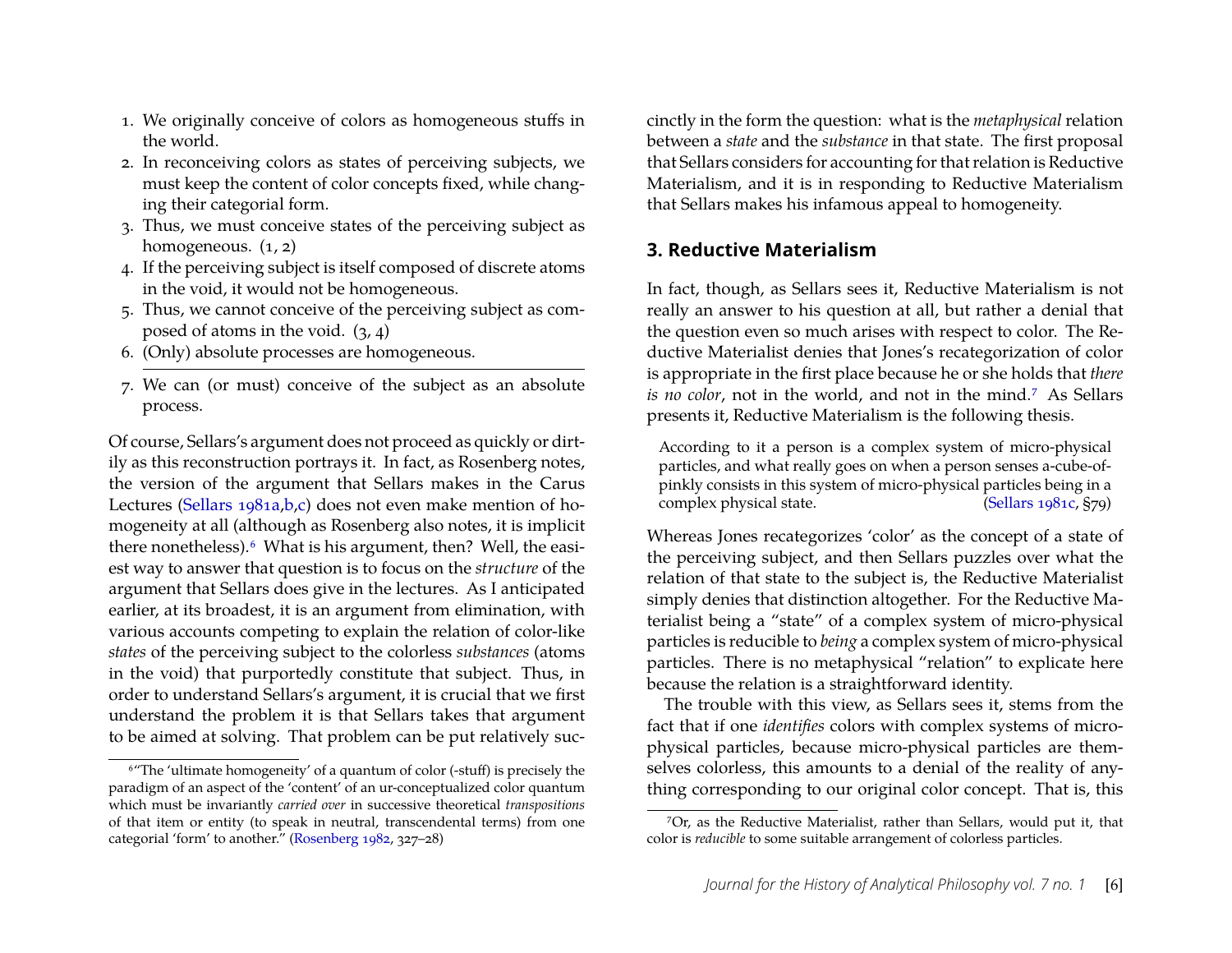does not count as a *recategorization* of the concept 'color', but instead is a denial that there *is* any color at all. Of course, that denial alone is not sufficient to render Reductive Materialism untenable—maybe colors just don't exist—but it is not clear exactly what Sellars's grounds are for resisting it, in part because what he does say in the Carus Lectures is the following.

Obviously there are volumes of pink. No inventory of what there is can meaningfully deny that fact. What is at stake is their status and function in the scheme of things. [\(Sellars 1981c,](#page-24-3) 73)

*Prima facie*, that looks a lot like Sellars begging the question against the Reductive Materialist: there does not look to be any *argument* in support of his claim that "no inventory of what there is can meaningfully deny" that there are volumes of pink. He appears to take for granted that Jones's recategorization is the only viable option available and that there is some deep incoherence or meaninglessness of Reductive Materialism. All of this is supposed to be simply "obvious". Were that the entirety of Sellars position, that would be deeply unsatisfying.<sup>8</sup> Happily, it is not.

To see what is really going on here will require that we track Sellars's thinking back through material that is unfortunately excluded from the Carus Lectures, which omission thus makes it look as though Sellars is begging the question. To begin that process, consider first that while the thesis above concerning the untenability of Reductive Materialism is not in fact obvious, Sellars does it take to follow from a different thesis, which *is*, arguably, obvious. Namely, he takes it follow from the fact that there is a phenomenological difference between merely thinking something to be the case and ostensibly perceiving it to be the case. Let me explain.

Firstly, recall that for Sellars the representational content of any piece of thinking is constituted by the inferential role that that piece of thinking plays, by the rules that govern its use in drawing inferences.<sup>9</sup> Thus, to think, 'the book over there is red' is, for example, to commit oneself to not thinking that the book over there is blue, or to thinking that the object over there has pages, etc. (This is part and parcel of Sellars's interpretation of the meaning rubric as presenting, not a word-world relation, but rather an identity between the functional roles of the terms mentioned therein.) So, for Sellars, representational content is constituted by the inferential role played by some linguistic or mental token. Perceptions have representational content, and Sellars (in)famously accepts the consequence that the representational content of a perception is constituted in the same way as other representational content: by its inferential role. So, *what* one thinks when one *perceives* that there is a red book over there is the very same thing that one thinks when one, for example, *infers* that there is a red book over there because Max said so.

Of course, Sellars also admits that there is an essential *difference* between merely thinking that there is a red book over there (because Max said so) and *seeing* that there is a red book over there. He holds, however, that this difference is not a difference in *what* one thinks in each case, but only in *how* one thinks it.

Perhaps what we should do is to recognize that the propositional act, the thinking, the internal occurrence of the sentence 'there

<span id="page-7-0"></span><sup>8</sup>Dennett, for example, has exactly this reaction to Sellars's claim of obviousness in his contemporaneously published reaction to the Carus Lectures:

I guess I must grit my teeth and disagree with this proclamation of the obvious. It is seldom obvious what is obvious, and this strikes me as a prime case of a dubiously obvious claim. "Obviously there are volumes of pink." Well, in *one* sense, of course. I can take that particular volume of pink ice and stick it back in the refrigerator; in this obvious sense, the volume of pink goes right on existing in the dark. Here "pink" does not mean "occurrent pink." When we restrict our attention to "occurrent pink" it is far from obvious to me (sullied as my mind is by theoretical partisanship) that there are volumes of pink. [\(Dennett 1981,](#page-23-1) 104)

<span id="page-7-1"></span><sup>9</sup>As Sellars uses it, 'thinking' classifies a representation as conceptual; the representational content of non-conceptual representation, such as it is, is not constituted inferentially.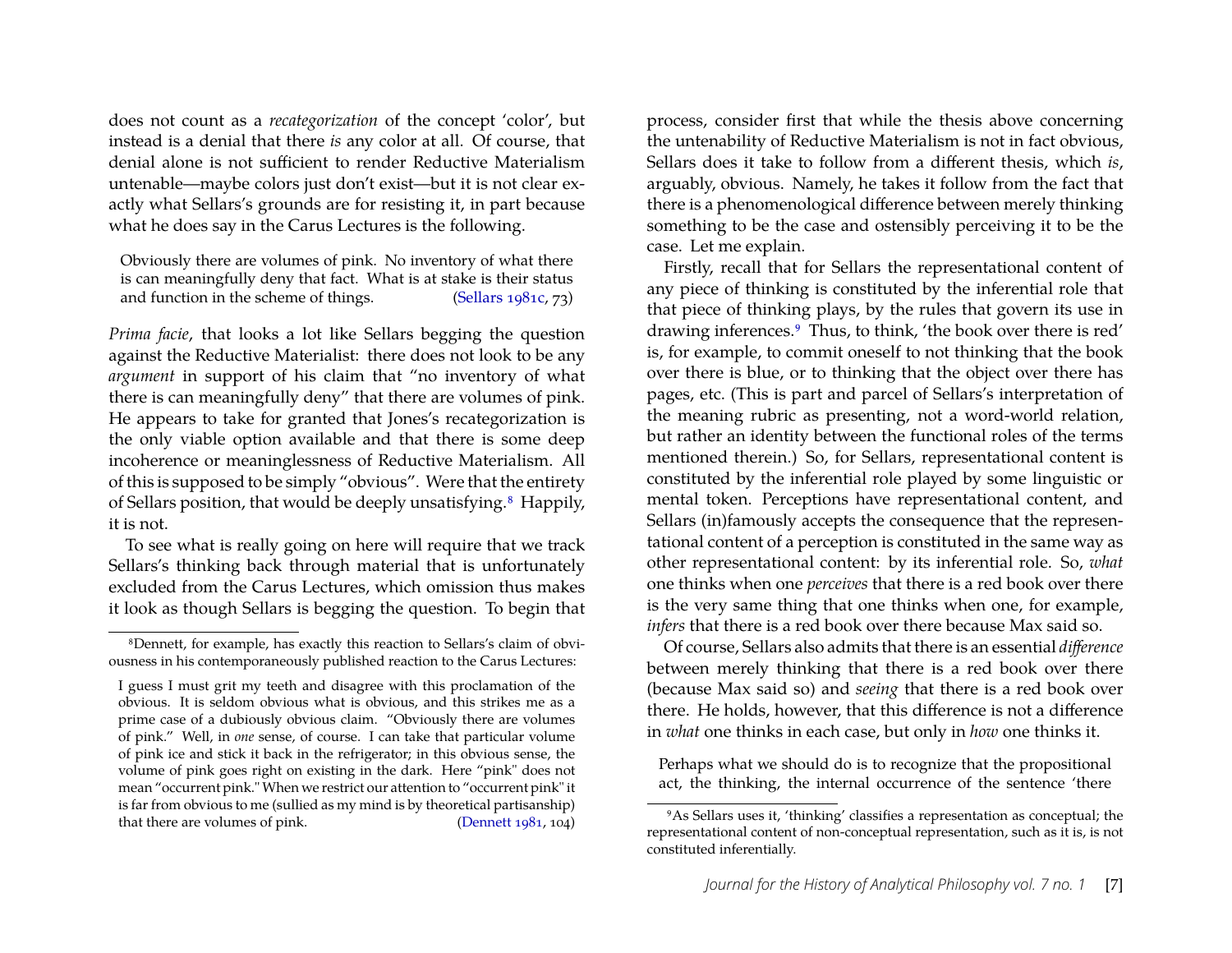is a red book over there' or 'a book over there which is red on the facing surface', is of a unique kind. It is a visual thinking. . . . over and above its *propositional* character as the occurrence of a mental sentence, of a mental symbol, the thinking has an additional character by virtue of which it a *seeing* as contrasted with a *mere* thinking. It has an additional character by virtue of which it is a seeing. Well ok, as you can see, this is a move that is not incorrect, but it simply classifies the problem rather than answers it.

#### [\(Sellars 2015,](#page-24-5) 144)

Saying more about what that difference *is*, however, is tricky business. The first-pass answer to that question is that when we *perceive* (or ostensibly perceive, or even imagine) a pink ice cube, as opposed to merely *thinking* about a pink ice cube, the pink ice cube is "somehow present in the thought." It takes a theoreticalexplanatory account to say what this "somehow" amounts to, but in the meantime Sellars does take even this much to imply that if we follow the reductive materialist and deny that anything anywhere in any sense is colored, *that* would imply losing the distinction between thinking that is perceiving and mere thinking. *If* what explains the difference between merely thinking and ostensibly perceiving is the "somehow" existence of color, then *denying* the existence of color amounts to denying the difference between merely thinking and ostensibly perceiving, and Sellars is almost certainly right that denying this latter distinction is obviously untenable[.10](#page-8-0)

Of course, there is a big 'if' at the start of the previous sentence, and deciding whether or not to accept the antecedent of that conditional is precisely where the controversial issue of homogeneity makes its implicit appearance in Sellars's argument. To see this, consider some *alternative* ways of accounting for the difference between merely thinking and ostensibly perceiving. Sellars's way of doing so might appear to take it for granted that we do so via an appeal to the *intrinsic* features of ostensible perceptions, but there have certainly been philosophers who have balked at that approach. Contemporary disjunctivists, for example, hold that the difference between modes of thinking is the relation that each bears, or fails to bear in cases of non-veridical perception, to some worldly object. Similarly, Dennett, in his contemporaneously published comments on the Carus Lectures suggests that the difference is merely etiological.<sup>11</sup> Alternatively,

<span id="page-8-0"></span><sup>10</sup>As Sellars frames the problem, Reductive Materialism is, "no longer a recategorization of the original entity, an unproblematic cube of pink, but a recategorization of a supposedly *postulated* entity, a sense impression of a cube of pink" [\(Sellars 1981c,](#page-24-3) 79). As I emphasized earlier, Jones does not *postulate* a *theoretical* entity to explain color perception; rather he *recategorizes* something that is straightforwardly *observable*: colors. So, in treating colors as dispensable, the Reductive Materialist either attempts to deny something obvious—that we *observe* a difference between mere thinking and ostensible seeing, the somehow existence of color—or misunderstands the nature of that difference—as a merely theoretical or postulated one. As we will see in a moment, while there might be something to Sellars's line here, it will take more work than just this to make it plausible.

<span id="page-8-1"></span> $11$ In fact, in an interesting twist to note [8,](#page-7-0) a single page after puzzling over Sellars's apparently dogmatic claim that one cannot deny the somehow existence of pink, Dennett himself cites the motivation for this claim as being precisely the one that I have suggested.

The undeniable appeal of introducing sensing-pinkly and its kin is that it responds to our conviction that there is a manifest difference between merely believing-to-be-pink and seeing-as-pink. The latter is sensuous in a way the former is not. [\(Dennett 1981,](#page-23-1) 105)

Of course, Dennett disagrees with Sellars that this is the only, or best, way of accounting for this difference, but at least he recognizes, if one page later than he might have, that Sellars does provide *reasons*for holding it, and even reasons for its being obvious. For what it is worth, Dennett's own argument against Sellars in that piece is far from clear. It consists of a series of rhetorical questions probing the when and how of our epistemological access to the somehow presence of pink. Dennett draws from these questions the conclusion that the difference between merely thinking of a pink ice cube and seeing a pink ice cube is not primarily one that is infallibly introspectively available, but is rather the object of empirical psychological theory, and thus not obvious. Again, though, I think Dennett mislocates what is supposed to be obvious here. It takes the explanatory theorizing of the genius Jones to introduce the concept of sense impressions into the conceptual repertoire of our Rylean ancestors, and to train them to use it to (fallibly) introspect. So, the occurrence of sense impressions is not intended to be either obvious or infallible. What is supposed to be obvious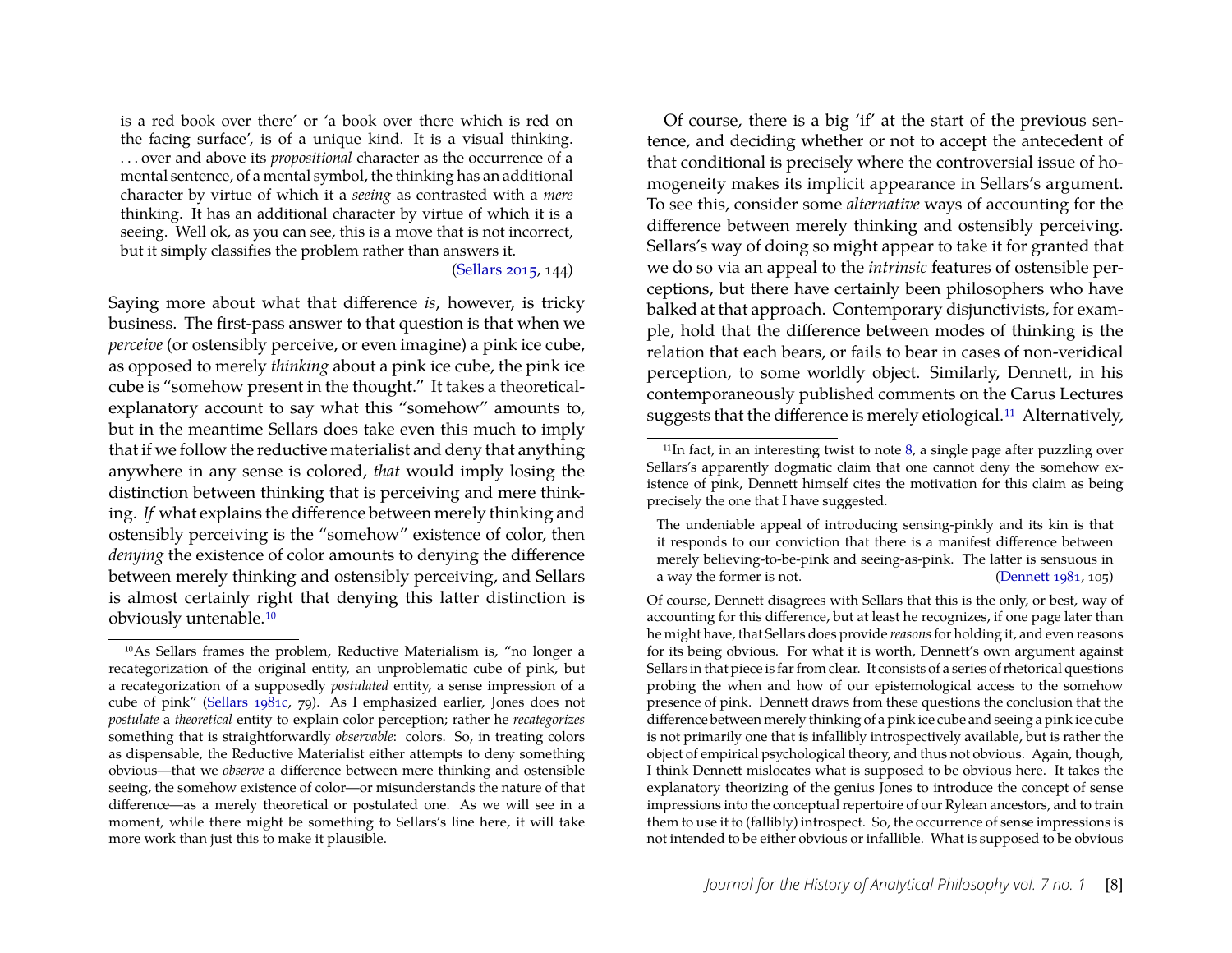even if one finds it plausible that this difference must be accounted for by features intrinsic to perception, one can certainly resist Sellars's claims that such intrinsic features can plausibly be described as the "somehow existence" of color, or that an adequate theory that casts sensation as nothing more than colorless atoms in the void might not nonetheless include some distinctive arrangement of such atoms that would itself account for this difference.

All of which is to say that while Sellars's *first* move in defending the obvious falsity of Reductive Materialism is to appeal to the obvious fact of a difference between merely thinking and ostensibly perceiving, this cannot be the *only* move in his argument. What Sellars needs is a further set of premises that show that this difference itself must be explained by an appeal to the "somehow existence" of color in ostensible perception. As it turns out, Sellars does make such an argument, and that argument turns on the necessity of representing manifest-image objects, and sense impressions in turn, as homogeneous. As we will see in the next section, what Sellars argues is precisely that it is because we *must* represent manifest-image objects and sense impressions as homogeneous, that *both* of the theses that constitute Reductive Materialism must be false. Not only are colors *qua* states of the experiencing subject not merely colorless atoms in the void, but neither are physical objects.

Establishing Sellars's argument for that radical thesis, however, is still some ways off. For the moment, the next item on our agenda will be to examine the precise role of homogeneity in Sellars's defense against Reductive Materialism. As noted earlier, scholars have taken Sellars to be committed to two controversial theses regarding homogeneity. The first is that our *original* representations of colors represent them as homogeneous; the second is that this alleged feature of our original color concepts must be *preserved* through all categorial transformations of those concepts. In the following section, I begin with the objections to these theses, and then turn to their defense.

## **4. In defense of homogeneity**

Two early proponents of the aforementioned forms of objections are C. A. Hooker and James McGilvray, and their presentations of these objections will be of particular use here because they frame two of the most important aspects of such objections[.12](#page-9-0) The first is Sellars's entitlement to the claim that colors are originally and essentially represented as homogeneous. Here is Hooker.

When I turn my mind in upon my own conceptual scheme—to parody Hume's analytical methodology—I do not find here any such concepts of simple, homogeneous properties. What I do find instead is a yawning gap bespeaking ignorance as to the true natures of these properties. To put the point critically: how does or could ostensive acquaintance of secondary qualities help to decide such an issue? We see for example, colour expanses, coloured objects, colour volumes, colour synthesis and analysis and so on. Does this help to determine whether what we see are other properties

here is that there is a difference between mere thinking and perceiving, that something must explain this difference, and that that explanation will involve the somehow presence of color.

In the end, it is this final point, not the claim to obviousness, that Dennett really wants to challenge, as he takes the crucial difference to be explained not by the somehow existence of color, but rather by the *etiology* of our states of belief [\(Dennett 1981,](#page-23-1) 107). It is no coincidence that he makes this point by using an example of his being on a sailing trip—of course—with Fodor of all people. Such appeals to etiology have become increasingly familiar, and notoriously difficult to maintain, in no small part because of the problem of deviant causal chains. A natural solution to that problem, of course, is the Sellarsian one of moving from a backward-looking etiological account of perception to a forward-looking critical normative one. See, for example, [Rosenberg](#page-24-6) [\(1994,](#page-24-6) chaps. 3, 5).

<span id="page-9-0"></span><sup>12</sup>Johanna Seibt, an authority on all things Sellars and process related, takes these two forms of objections to be decisive, and so presents her own version of Sellars's argument that does away with his claims about homogeneity [\(Seibt](#page-24-7) [2015,](#page-24-7) 208).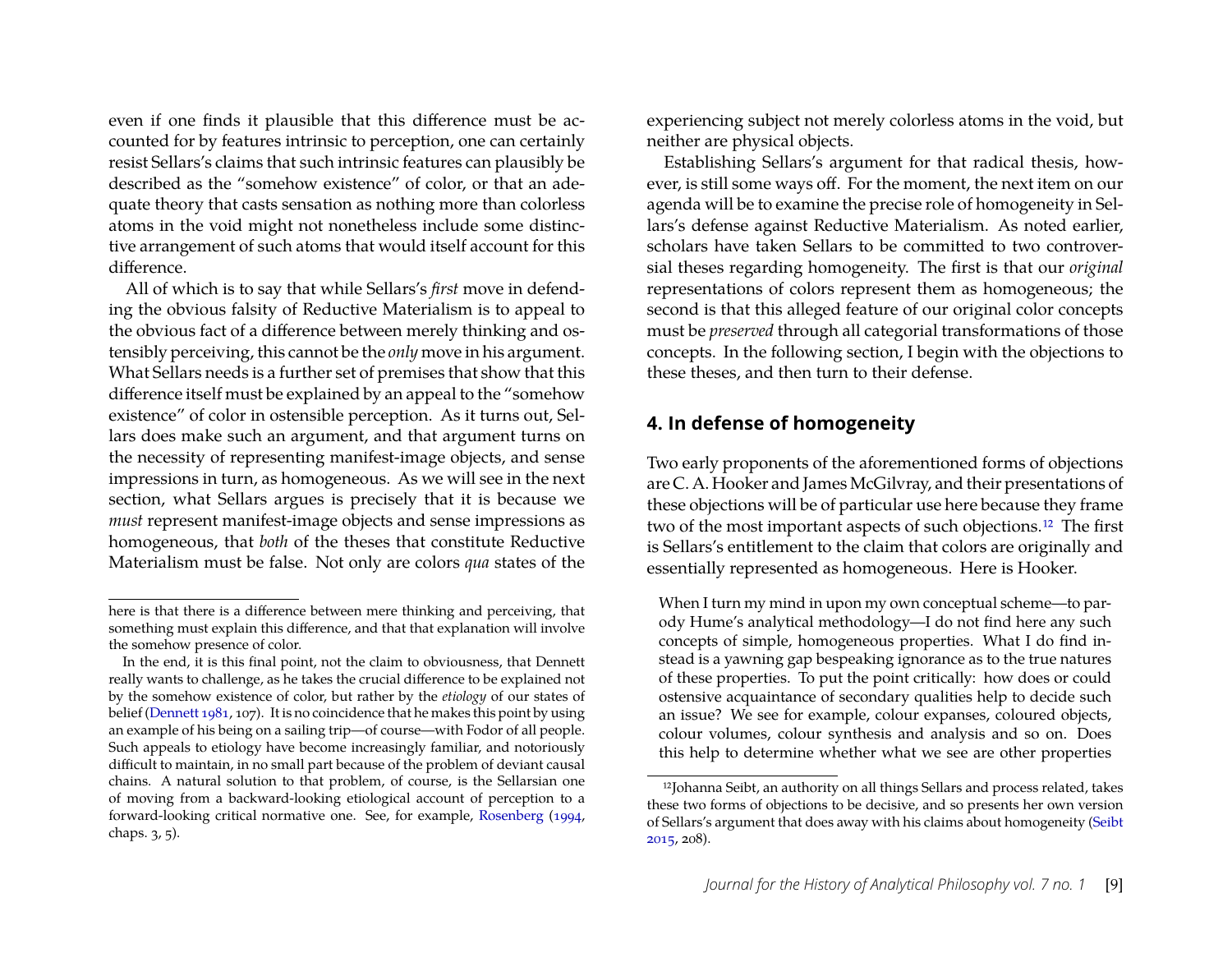disguised as colours at a collective level? I think not. To the contrary, the latter group of experiences all point to the complexity of colours. It seems rather common in everyday life to leap from

I do not explicitly experience *X* as  $\varphi$ .

to

I experience *X* as not- $\varphi$ .

Perhaps this explains how many people (Sellars qua common man, included?) have arrived at the idea that secondary qualities are simple and homogeneous. For it is true that we do not explicitly experience them as reducible complex collective properties. But the transition from thence to the conclusion that they are not complex collective properties is notoriously unjustified. [\(Hooker 1977,](#page-23-2) 341)

Hooker is willing to concede to Sellars that we do not experience color as reducible and complex, but rightly points out that this alone is insufficient to establish that we *do* experience them as homogeneous and simple. Of course, *Sellars* does not infer the homogeneity and simplicity of color in this way—he is explicit that the homogeneity and simplicity of colors are *axiomatic*—but this invalid inference is Hooker's best attempt at being charitable to Sellars's argument as he understands it, and it is enough to call our attention to the apparent lack of support that Sellars offers for this seemingly non-trivial claim.

McGilvray on the other hand recognizes that Sellars takes homogeneity and simplicity to be part of the axiomatics of our concept of color, but calls into question Sellars grounds for doing so.

Is the sensum in some sense homogeneous? Sellars seems to insist that it is: 'is homogeneous' is treated as predicative (a notion explained in more detail later), perhaps (Sellars does not tell us) in the same way as 'is pink' ('pinks') is treated as predicative. Because 'is homogeneous' is treated as predicative, there must be something homogeneous, just as there must be something which is pink (in some sense). 'Pure processes' themselves (or pure process itself?), not based upon particles or things, are the candidates.

[\(McGilvray 1983,](#page-23-3) 246)

As McGilvray sees it, Sellars's original sin in this argument is not so much his commitment to homogeneity, but rather his commitment to the ontological-cum-grammatical *status* of homogeneity. As he puts it, if homogeneity must be treated as a predicate, then there must *be* something homogeneous, and thus Sellars appears to earn himself the reality of color, and in turn, perhaps even the reality of pure processes. As McGilvray points out, however, there are alternatives to this understanding of homogeneity.

[W]hatever the precise status of homogeneity, it is clear that Sellars insists that in some sense there is something which 'really is' homogeneous. This is part of what I mean by saying that homogeneity is 'predicative'. More than that, to say that homogeneity is predicative is to make a grammatical point:'homogeneous', whatever its status-to-be, is like 'pink' and unlike (e.g.) a manner adverbial. The difficulty I see is that in the relevant contexts 'homogeneous' (with regard to homogeneity of color) is better treated as a manner adverbial, and I suspect too that we need not accept the 'metaphysical' aspect of predicativity, that something (processes, pure process itself) 'is' homogeneous. Prima facie evidence does not count for much in the heady atmosphere of metaphysics, but it serves as a starting point. Sensa might be homogeneously red, not both ho-mogeneous and red. [\(McGilvray 1983,](#page-23-3) 249)

McGilvray's point is that if one can understand the homogeneity of color adverbially rather than adjectivally, then one need not be committed to anything's being homogeneous. For example, if one claims that a certain avocado is fresh, one is committed to there existing something fresh: that avocado. If, however, one claims that a certain bench is fresh*ly* painted, one is not similarly committed to there existing anything that is fresh. The upshot for McGilvray is that if one can cast homogeneity as an adverb instead of an adjective, then Sellars's inference from the homogeneity of color to the existence of absolute processes on the grounds that only absolute processes *are* homogeneous, would be invalid. It would be open to a rival metaphysiciancum-grammarian to propose an alternative such as, for example, particulate substances move homogeneously, and to hold that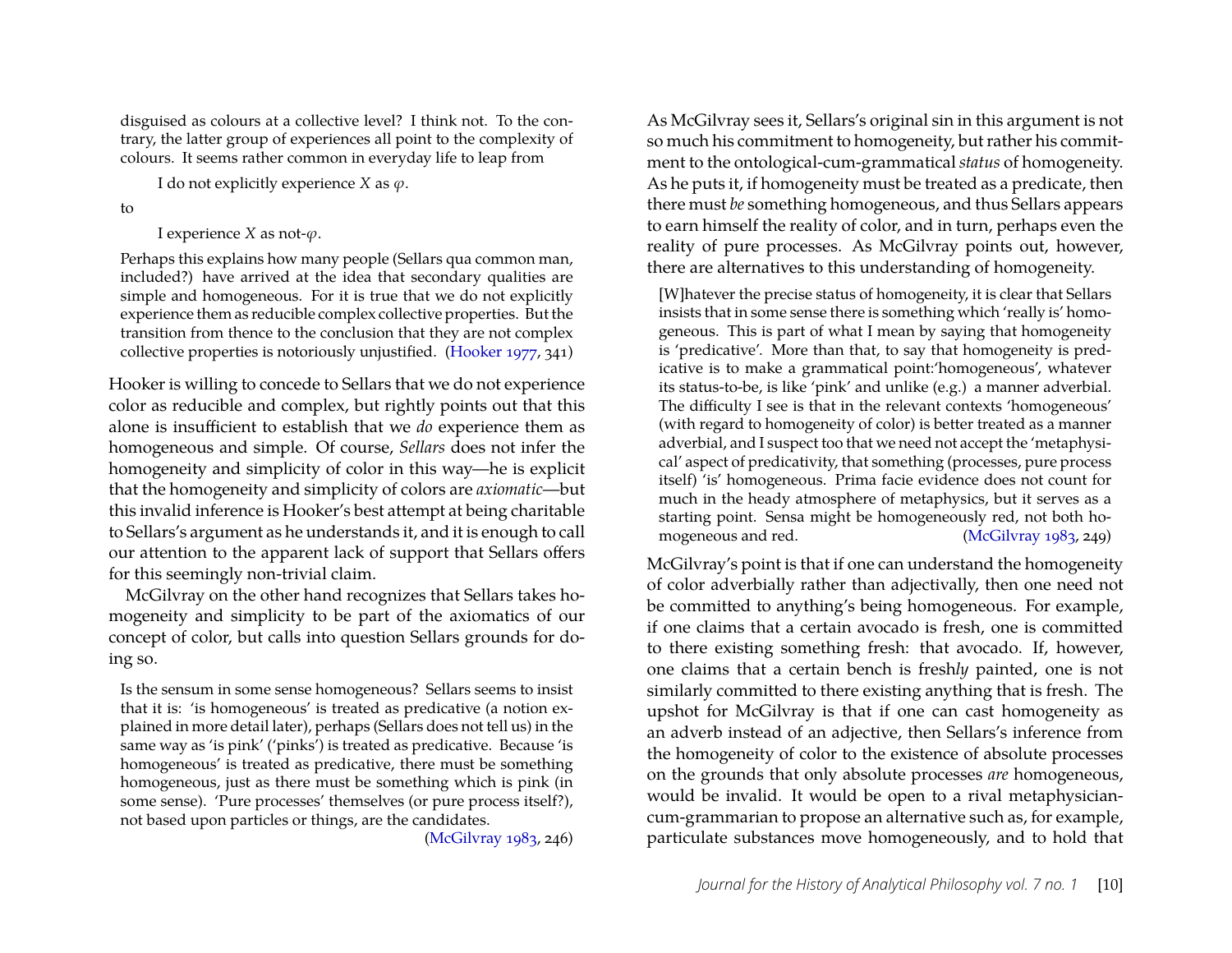the homogeneity of color owes to this homogeneous movement of colorless particles. Such a thesis would appear to preserve the ultimate homogeneity of color without committing to there being some *thing* that is homogeneous.[13](#page-11-0)

Returning to Hooker, we also find him raising a second objection Sellars's argument: even were we to grant that our original concept of color is a concept of something homogeneous, it does not follow that this homogeneity must be preserved in all future manifestations of that concept.

Even granting that Sellars's characterisation of the Manifest Image is acceptable, why would it be necessary to preserve the simplicity and homogeneity of the Manifest Image concepts? That is, why is Sellars justified in construing his Principle of Framework Adequacy so widely? Sellars main argument for his principle seems to be this: if *S* ′ is to be an adequate successor conceptual framework to *S* then *S* ′ must be capable of explaining all the phenomena describable in *S*; but *S* ′ will not be capable of this unless it is able to reconstruct within its resources the same logical structures as occur in *S*. Sellars does not construe explanation between successor frameworks as a deduction of *S* from *S* ′ . He recognises that this will not do as a model even for applications within science (for example, from classical mechanics to relativity theory), let alone for science. Rather he construes it as a derivation in *S* ′ of why *S*'s descriptions, observational and theoretical, are as accurate as they are (and, if *S* ′ is a truly comprehensive scheme, of why *S*'s descriptions are as inaccurate as they are). Nonetheless this still requires reference to *S*'s conceptual structure. [\(Hooker 1977,](#page-23-2) 343)

Whereas Hooker's first objection was to the notion of taking homogeneity as a feature of our *original* concept of color, his objection here is that even putting that point aside, it does not follow, and Sellars does not appear to offer an argument, that homogeneity is an *axiomatic* or *essential* feature of that concept. For example, it might be that while we originally conceive of color as a homogeneous substance, in reconceiving it as a state of the perceiver, we also come to think of it as heterogeneous, perhaps exactly because we do not think of perceivers as themselves being homogeneous.

More recently, David [Rosenthal](#page-24-8) [\(2015\)](#page-24-8) has added what I take to be both a robust charitable *defense* of both of these claims of Sellars's—that homogeneity is an *original* feature of our concept of color, and that it is an *essential* feature of that concept—that presents some of Sellars's own reasons in support of them, but also an argument for rejecting Sellars's conclusion that homogeneity is incompatible with a sense impression's actually being a non-homogeneous particulate neural state. As Rosenthal sees it, Sellars is correct to hold that homogeneity is an intrinsic and essential feature of *the conscious perception* of color, but a mental state's being conscious owes to its structure, not its intrinsic features, and so it might well turn out that these states are intrinsically non-homogeneous. The details of both Rosenthal's defense of Sellars's claims and his argument against them are well worth delving into because I hope to show that each offers an important clue in its own way to seeing our way clear to Sellars's actual and most tenable position. Specifically, what I hope to show is that the argument that Rosenthal offers on Sellars's behalf is a good one, except that Rosenthal understands its scope as being narrower than it is. When we supplement Rosenthal's argument with Sellars's *transcendental realism*, it turns out that homogeneity is a necessary feature of any and all objects of possible experience, including the sense impressions that are represented by Jones's theoretical-explanatory framework.

We can begin our investigation of Rosenthal's defense of homogeneity by returning to that very explanatory framework itself. What genius Jones aims to explain is our conceptual responses to certain worldly stimuli.

<span id="page-11-0"></span><sup>13</sup>Aimed as it is at the Reductive Materialist, Sellars's argument ought to be concerned with undermining something almost identical to this alternative. So while McGilvray offers real insight into the structure of the difficulty that Sellars faces here, what he misses is Sellars's attempt to meet that difficulty head on!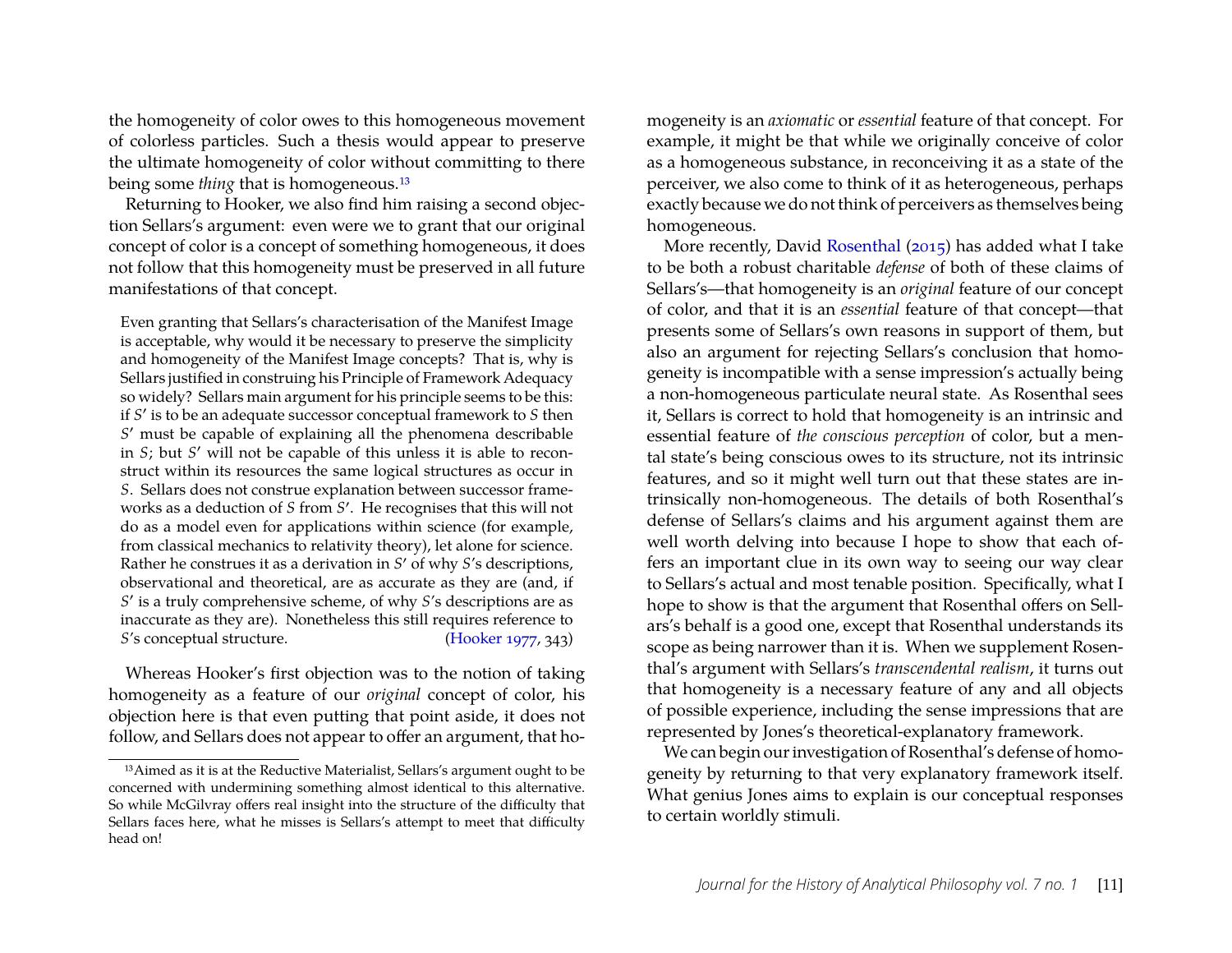[T]he aim is to explain the correlation of the conceptual representations in question with those features of the objects of perception which, on occasion, both make them true and are responsible for bringing them about. [\(Sellars 1967,](#page-24-9) §43)

The explanation that Jones gives is that there are certain states of the perceiver, sense impressions, which are the causal intermediaries between these objects and our conceptual representations. For example, there is some such sense impression that makes it the case that we respond with 'red' to both red objects seen in daylight and to white objects seen in red light. As Sellars understands this explanation, though, it is not enough just to say that there is *some* such state,<sup>[14](#page-12-0)</sup> but one must also say what it is about such states that allow them to play this specific role. And, of course, Jones does just this. He *models* sense impressions on our conceptually-prior understanding of the color of physical objects.

For even in normal cases there is the genuine question, "Why does the perceiver *conceptually represent* a red (blue, etc.) rectangular (circular, etc.) object in the presence of an object having these qualities?" The answer would seem to require that all the possible ways in which *conceptual representations* of colour and shape can resemble and differ correspond to ways in which their *immediate non-conceptual occasions*, which must surely be construed as states of the perceiver, can resemble and differ.

Thus, these non-conceptual states must have characteristics which, *without being colours*, are sufficiently analogous to colour to enable these states to play this guiding role. [\(Sellars 1967,](#page-24-9) §§44–45)

Sense impressions of colors are posited as exhibiting a structure that is the mental analogue of the structure that perceptible colors are represented as standing in to one another in our manifestimage representations of objects. It is by supposing that they have such a structure that this posit comes to have the explanatory force that it does. This structure is what Rosenthal calls the quality-space theory (QST).

[T]he type a token mental quality belongs to is determined by the similarities and differences that token bears to tokens of other mental-quality types in the relevant family. [\(Rosenthal 2015,](#page-24-8) 162)

So, for example, a certain state of the perceiver will be a redsensation just in case it stands in the mental-analogue relation of being between yellow-sensations and orange-sensations. A state of the perceiver will be a triangle-sensation just in case it stands in relations to other shape-sensations that are isomorphic to the relations that triangles stand in to other shapes, etc.

Importantly, what Rosenthal takes to follow from QST is that because such states of the perceiver are strictly analogous to the properties of manifest-image objects as we represent them, certain facts that are true of how those objects are represented will necessarily also be true of sense impressions as represented by QST. Most specifically, Rosenthal finds in Sellars a powerful argument that manifest-image objects are, in some sense, *necessarily* represented as homogenous, and that because of how QST is constructed, sense impressions must also be so represented. Here is the second part of that argument (which will make the first part clear enough by implication).

Consider then any arbitrary mental part of that mental triangular expanse. Perhaps the mental color quality within the mental triangular expanse varies, so that the mental part will itself be a mental expanse with mental boundaries of contrasting mental colors. But perhaps the mental color quality within the mental triangular expanse is uniform; in that case what demarcates the part are imaginary mental borders of some contrasting color.

In either case, the mental area that constitutes that arbitrary part will itself have to exhibit some mental color quality; otherwise there would simply be no way to fix the mental boundaries of the mental part. The same will hold in turn for any smaller mental part of the

<span id="page-12-0"></span><sup>&</sup>lt;sup>14</sup>That would be of a piece with the classic example of explaining why a certain medicine puts one to sleep by appealing to its soporific qualities.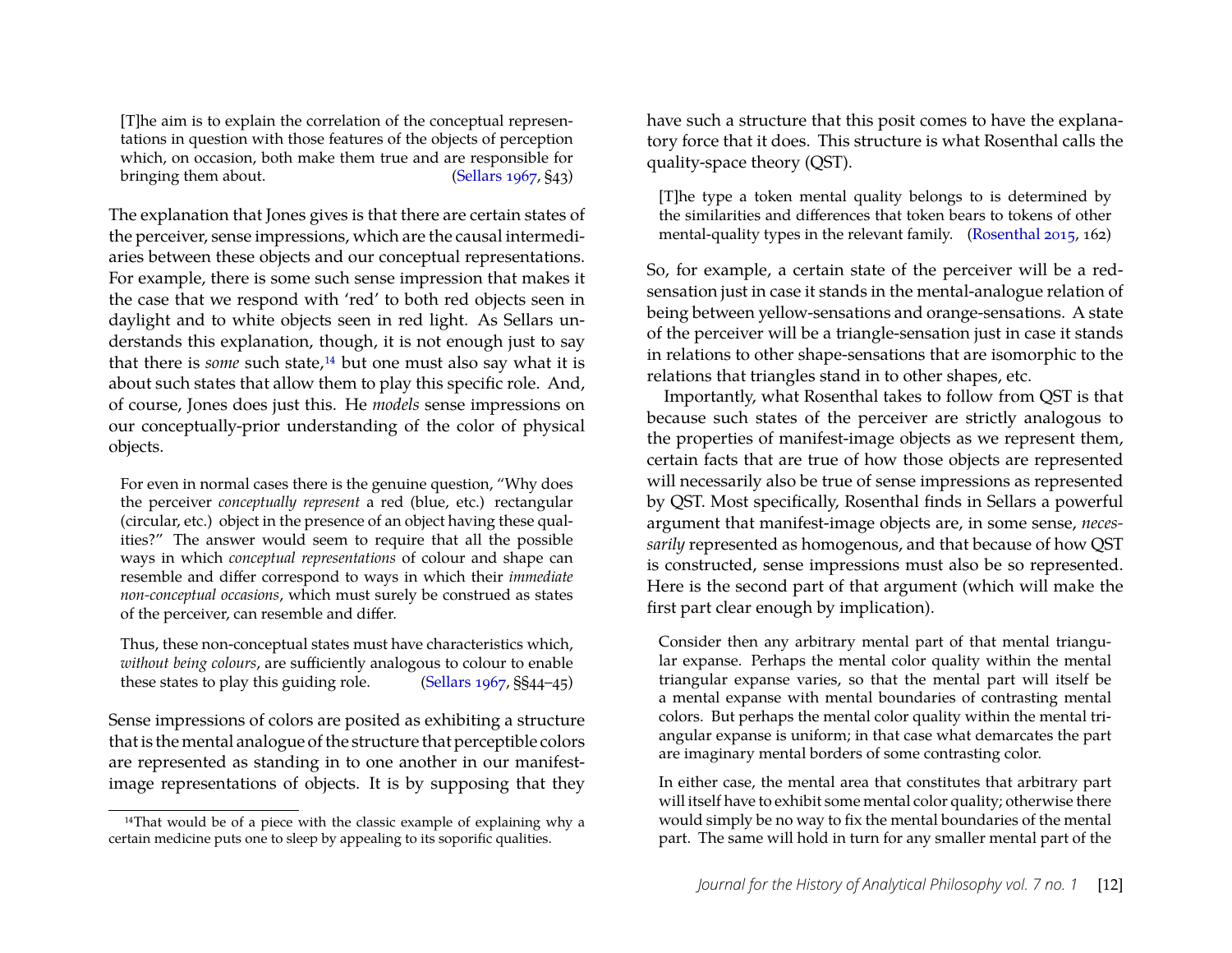initial mental part. Every mental part of a mental quality of a red triangle will have to exhibit a mental color quality.

Ultimate homogeneity occurs if every proper part of a mental expanse of a mental color quality itself exhibits some mental color quality. QST gives us an account of just what it is for a mental color quality to have parts at all, and it is unlikely that any other theory will do so. And QST by itself implies ultimate homogeneity of mental quality qualities. [\(Rosenthal 2015,](#page-24-8) 177)

I will call this the boundary argument. It will be helpful here to have an illustration to make the boundary argument more vivid. So, consider the image of a triangle below (which is, of course, of the same type as the model of the QST triangle-sensation).



For this triangle to consist of a homogeneous expanse of color, it must be that every part of it also consists of an expanse of color. To test whether this is so, we can select some arbitrary part of it and examine whether it is an expanse of color. Let's do that.



To examine a part of the triangle, we need to distinguish that part from the rest of the triangle. Rosenthal's point is that the only way that we can do this is by constructing a boundary, real or imagined, within the triangle. However, because constructing that boundary requires that we *contrast* the selected part

with the remainder of the triangle, both the selected part and the remainder must be colored. Since this will be true of any arbitrarily-selected part of the triangle, it will be true of all parts of the triangle, and thus the triangle is homogeneous. Since the mental analogues of manifest-image colored objects stand in relations to each other that are isomorphic to the relations that their manifest-image colored objects stand in to each other (via QST), it must be that sense impressions are homogeneous as well.

To certain readers the above argument will sound familiar insofar as it bears a striking resemblance to considerations that Kant adduces in the Axioms of Intuition and Anticipations of Perception in defense of his theses that, roughly, all objects of possible experience have both a quantifiable spatiotemporal form and a qualitative content.[15](#page-13-0) As I will argue farther along, this similarity is no mere coincidence, and in fact holds the key to understanding properly Sellars's own argument. Putting that point aside for the moment, however, it is worth noting that while Rosenthal puts this argument entirely in terms of color and shape, Kant's version of the argument is more general, but equally compelling.[16](#page-13-1) Kant's claim is that for any arbitrarily selected object of experience at all, that object can only be represented as such, by delimiting its spatiotemporal boundaries, and that doing this requires that the object be represented as having some quality or another, be it color, sound, resistance to pressure, etc. Sellars explicitly endorses the same generalized conclusion, and ties it specifically to homogeneity.

As Berkeley, Kant, and Whitehead, among others, have pointed out, physical objects cannot have primary qualities only—for structural and mathematical properties presuppose what might be called

<span id="page-13-0"></span><sup>&</sup>lt;sup>15</sup>Or, as [Kant](#page-23-4) ( $1781/1787$ ) put it, that "All intuitions are extensive magnitudes" (A162/B202), and "In all appearances the real, which is an object of the sensation, has intensive magnitude, i.e., a degree" (A165/B207).

<span id="page-13-1"></span><sup>&</sup>lt;sup>16</sup>As P.F. Strawson brings out so brilliantly in the second chapter of *Individuals* [\(1959\)](#page-24-10) in which he constructs an auditory model to make the same point.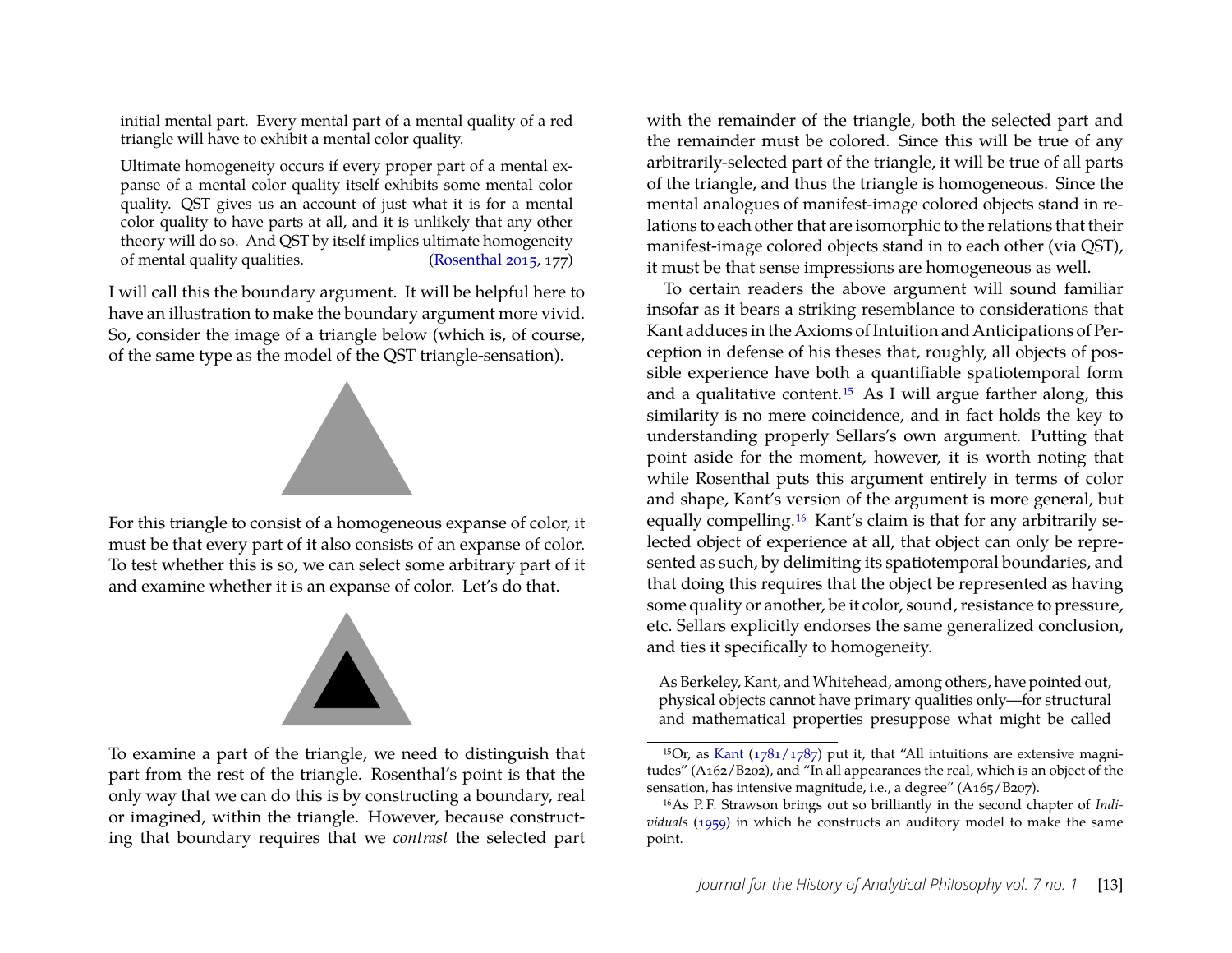"content qualities." . . . Thus the rejection of a phenomenalistic analysis of the framework of common sense requires that the physical objects of this framework have perceptible qualitative content. And, once one realizes this, one sees that there is no alternative to construing these physical objects as colored in the literal occurrent sense. One might wish to say that this framework—which has as its central constituents items which are in *this* sense colored through and through—is, from the standpoint of theoretically-oriented science, *false*, although enabling a behavioral adjustment of sufficient accuracy for the practical purposes of life. [\(Sellars 1977,](#page-24-11) §§54–55)

Rosenthal is certainly right, then, that Sellars takes himself to follow Kant (and Berkeley and Whitehead)<sup>[17](#page-14-0)</sup> in holding that representing manifest-image objects as well as the sense impressions that are modelled on them requires representing them as having sensible qualities, and therefore as being homogeneous.<sup>[18](#page-14-1)</sup> More on that in a moment, though.

For now, the next task on our agenda is to see why it is that Rosenthal follows Sellars this far, but nonetheless rejects his conclusion that homogeneity is incompatible with a sense impression's actually being a non-homogeneous particulate neural

state. As Rosenthal understands Sellars's argument, it is an enthymeme, and the premise that Sellars needs to complete the argument is not one that we ought to accept. Specifically, what Rosenthal takes Sellars argument to establish successfully is that *our introspective awareness* of sense impressions will always be of them as homogeneous.

We are introspectively aware of mental color qualities in respect of the qualitative similarities and differences that constitute the relevant quality space. Introspection represents mental color qualities as ultimately homogeneous because QST does.

[\(Rosenthal 2015,](#page-24-8) 177)

Since, however, Rosenthal holds that our introspective awareness of a mental state as having a quality does not guarantee that that mental state really does have that quality, he concludes that some additional premise is needed to move from our mental states' necessarily *appearing* to be homogeneous to their actually *being* homogeneous.

So mental qualities of color are ultimately homogeneous. But the ultimate homogeneity that QST delivers results in no difficulty for a scientific treatment of sense impressions, nor any difficulty for identifying those sense impressions with neural states whose properties exhibit no such ultimate homogeneity.

The difficulty Sellars saw arose only because of an added premise. Sellars held that the relative similarities and differences that determine location in a quality space fix the types of mental quality not in a relative way, but in respect of the intrinsic nature of those mental qualities. [\(Rosenthal 2015,](#page-24-8) 177–78)

Rosenthal sees room here for an account of sense impressions according to which sense impressions appear as they do to introspection (as homogeneous) because of their *structural relations* to each other, but also according to which sense impressions *themselves* are not as they appear, are not *intrinsically* homogeneous. Rosenthal's diagnosis of Sellars's mistake is as surprising as it is damning.

<span id="page-14-0"></span><sup>&</sup>lt;sup>17</sup>As Sellars sees it all three of these figures agreed that objects of representation must have qualitative features in addition to their merely quantitative ones, but each drew radically different conclusions from this thesis. Whereas Kant took it to imply that physical objects must have qualitative features (although not the qualitative features of sensation, e.g., color, but rather features *corresponding* to these, e.g., the moment of force), Berkeley, being committed to the *esse* of colors being *percipi*, took it to imply that the *esse* of physical objects is also *percipi* [\(Sellars 1963,](#page-24-12) §36 n).

<span id="page-14-1"></span><sup>18</sup>One note of caution: in addition to the considerations just outlined, Kant is also explicitly concerned with a *different* kind of homogeneity in the Axioms. As we have seen, what concerns Sellars's is the alleged fact that every part of an expanse of color is also an expanse of color. What concerns Kant is that the units that are added together, or synthesized, to form a whole are homogeneous with each other, e.g., that when we measure the length of a given object, the inch markers on the ruler that we use are all of uniform lengths. Part of what Kant is up to is to show that these two senses of homogeneity are, in fact, necessarily related, but it is important for us to keep them distinct, if only to avoid possible confusion.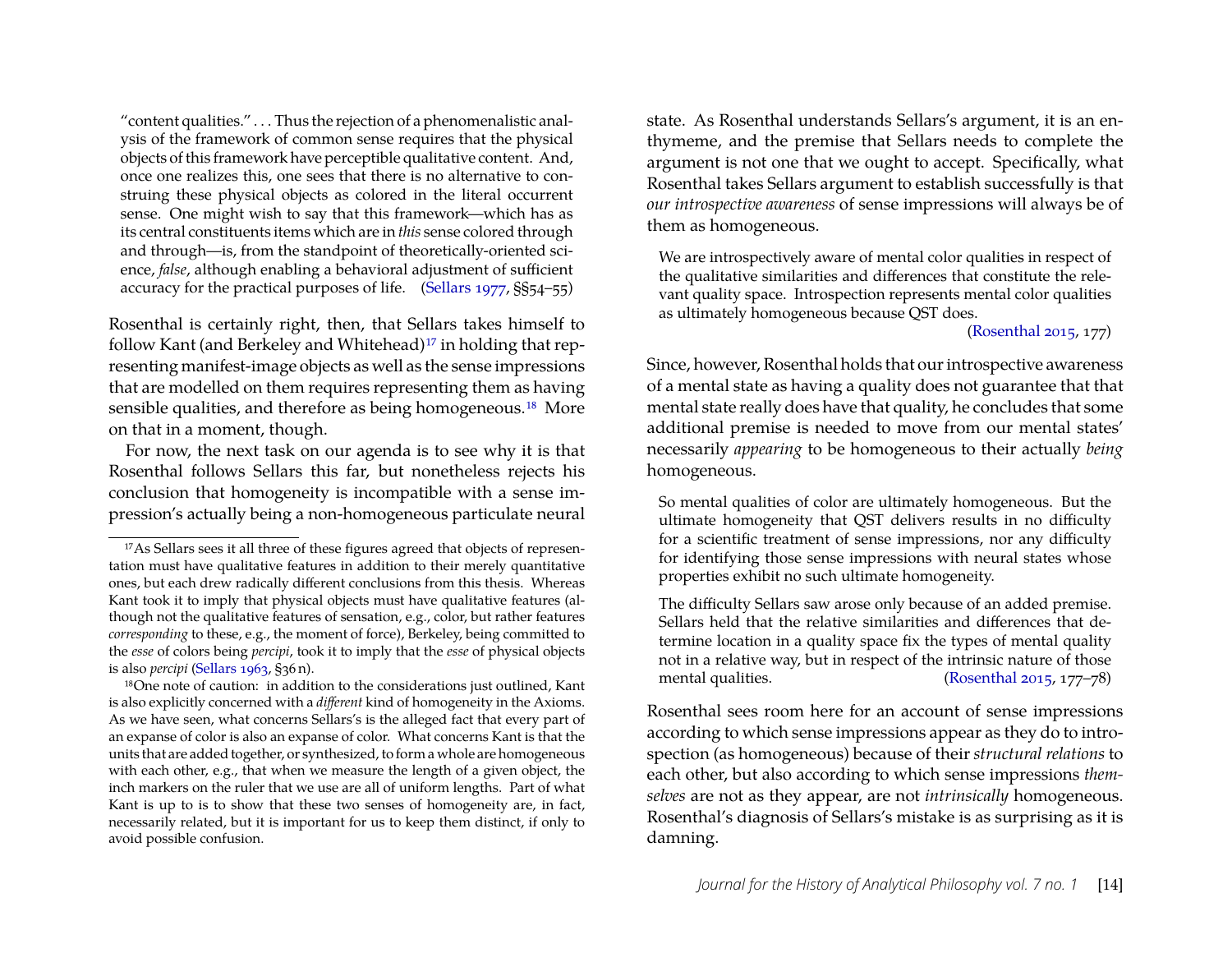The only consideration that can explain Sellars's conviction that Jones's theory determines the intrinsic nature of sense impressions is his assumption that such states always occur consciously.

[\(Rosenthal 2015,](#page-24-8) 179)

What Rosenthal suggests is that Sellars mistakenly held that sense impressions must *be* as they *appear* because Sellars did not countenance the possibility of non-conscious mental states. Great foe of the Myth of the Given that he is, especially with respect to how our mental states appear to us, it would be shocking to discover Sellars's lifelong project of properly accounting for the nature of sense impressions was undermined by his rejecting the possibility of a seems/is distinction with respect to those sense impressions on the grounds that they are always consciously perceived. As Rosenthal himself points out, the acceptance of these commitments is utterly disastrous for many of the other parts of Sellars's philosophical agenda.

And things are arguably worse. If the way we are subjectively aware of qualitative states trumps any other knowledge we could have about them, the way QST taxonomizes mental qualities would be mistaken whenever it departed from the deliverances of subjective awareness. And we cannot count on subjective awareness itself if, as argued earlier, such awareness can misrepresent what mental state one is in. [\(Rosenthal 2015,](#page-24-8) 180)

And things are arguably worse still! Not only would QST itself, the very core of Jones's explanatory posit, be undermined by the supposition that introspective awareness is infallible, but so would the need for any explanatory hypotheses concerning the mind at all. If we are infallibly aware of the intrinsic nature of all of our mental states, then there can never arise the need to move beyond introspective phenomenology at all. In fact, if we are infallibly aware of the intrinsic nature of our all of our mental states, then it turns out that the Myth of the Given is no myth at all. Merely by being in a state of awareness of some mental state, we are thereby aware of it has having whatever categorial status it does.

Suffice it to say, that I agree with Rosenthal that if this is the root of Sellars's mistake, it is a doozy. As is likely obvious at this point, where I part company with Rosenthal, is in thinking that Sellars makes the mistake of holding that sense impressions must be as they appear to us at all, or that he makes that mistake because he holds that sense impressions are intrinsically conscious. The question, then, is: how does Sellars's argument in fact proceed?

Before answering that question, it will be worthwhile to take stock of where things stand having made our way through Rosenthal's interpretation of and objection to Sellars's argument. In particular, Rosenthal has uncovered what I take to be an essential piece of the interpretive puzzle. Hooker and McGilvray both balked at Sellars's claims that we necessarily represent, first, manifest-image objects, then sense impressions, as homogeneous. Both found these claims to be unsupported dogmatism. Recall Hooker: "When I turn my mind in upon my own conceptual scheme . . . I do not find here any such concepts of simple, homogeneous properties." And McGilvray: "Is the sensum in some sense homogeneous? Sellars seems to insist that it is." What Rosenthal reveals is that Sellars's claim that manifestimage objects and sense impressions are necessarily represented by us as homogeneous is not a merely dogmatic insistence, but is, in fact, the conclusion of an argument: the boundary argument. We *must* represent manifest-image objects as homogeneous because answering the question of whether they are homogeneous requires us to represent arbitrarily-selected parts of such objects, and doing that requires that we represent those objects as being homogeneous. Since sense impressions are necessarily represented via structural analogies with our representations of manifest-image objects, they must share this structural feature. It is this final move that also guarantees that any categorial transformation of the concept of color will retain homogeneity as one of the axiomatics of its content. Thus is Hooker's second objection also met by Rosenthal. So, at least some progress has been made on the question of whether homogeneity is anything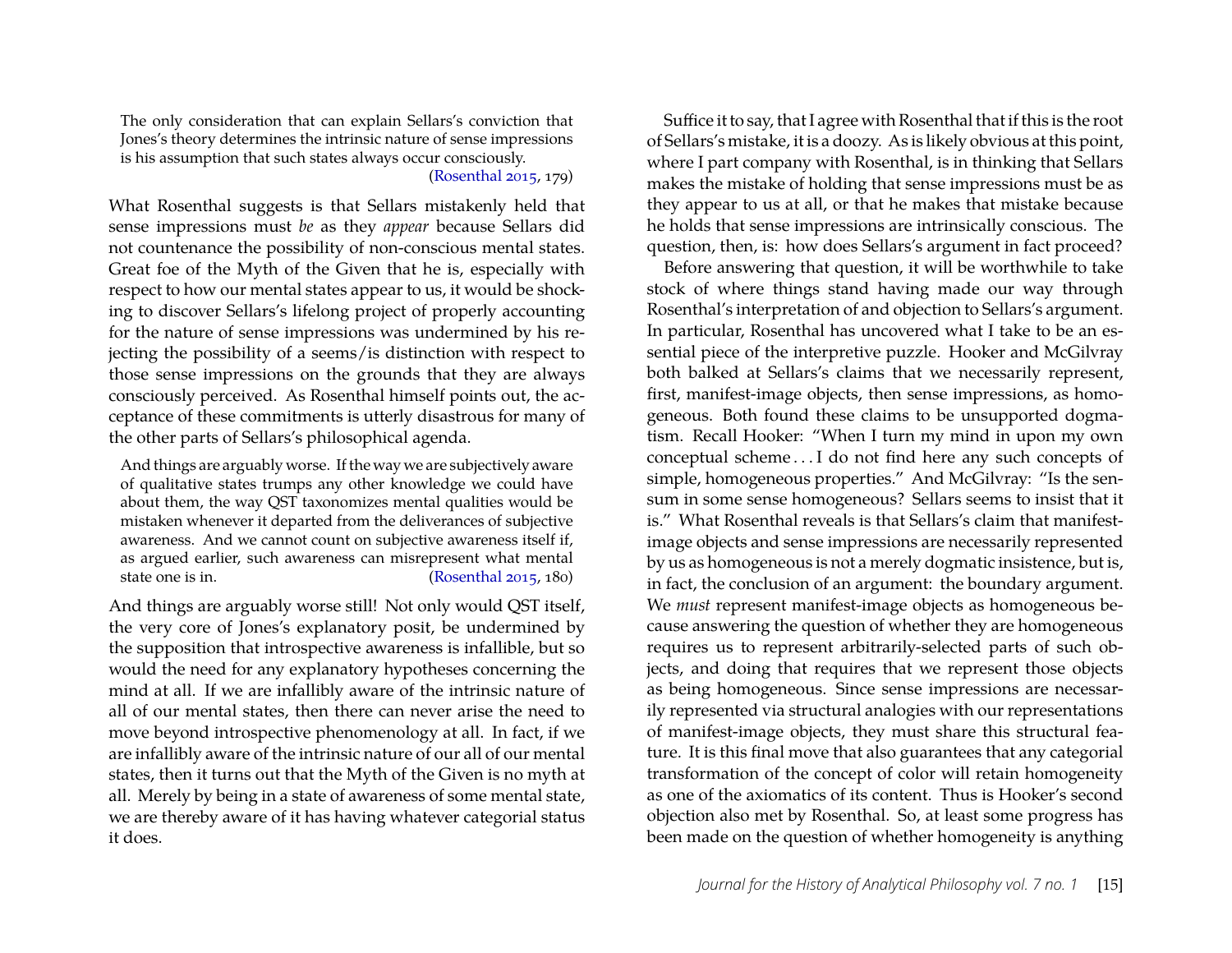but Sellarsian dogmatism. We now at least have an argument in support of Sellars's claims, if also an important further objection to that argument.

That progress, however, will be for naught unless Rosenthal's objection can also be met. How can Sellars defend the claim that our representation of sense impressions as homogeneous corresponds to their actually being homogeneous. As I indicated earlier, I believe that the surprising answer to that question is to put it so simply as to be utterly mysterious—transcendental idealism.[19](#page-16-0)

## **5. Sellars's transcendental idealism**

To begin to make this answer less surprising and less mysterious, consider first a quote from Rosenthal and then a quote from Kant.

Nor do the quality-space considerations that show mental color qualities to be ultimately homogeneous apply to perceptible physical colors. As with mental color qualities, the visible boundaries of proper parts of colored expanses are determined by contrasts in perceptible colors; so any visible part of such an expanse will itself be colored. But this applies only to proper parts that are visible, and visible expanses of perceptible color always have proper parts too tiny to be visible. Visible color expanses consciously appear to be ultimately homogeneous, but in reality they are not.

[\(Rosenthal 2015,](#page-24-8) 179)

Rosenthal is willing to grant that the visible color expanses of manifest-image objects appear to be homogeneous, but notes that such objects have parts that are too small to be visible. These expanses, he holds, because they are not visible, might well be non-homogeneous. By contrast, here is Kant's very quick and snarky reply to Eberhard concerning an objection similar to Rosenthal's that Eberhard makes to Kant.

Thus, according to the Critique, everything in an appearance is itself still appearance, however far the understanding may resolve it into its parts and demonstrate the actuality of parts which are no longer clearly perceptible to the senses; according to Mr. Eberhard, however, they then immediately cease to be appearances and are the thing itself.  $(Kant 1790, 210/302)$ 

And here is a passage from the *Critique* in which Kant makes just the point that he cites to Eberhard.

The postulate for cognizing the actuality of things requires perception, thus sensation of which one is conscious—not immediate perception of the object itself the existence of which is to be cognized, but still its connection with some actual perception in accordance with the analogies of experience, which exhibit all real connection in an experience in general. ... Thus we cognize the existence of a magnetic matter penetrating all bodies from the perception of attracted iron filings, although an immediate perception of this matter is impossible for us given the constitution of our organs. For in accordance with the laws of sensibility and the context of our perceptions we could also happen upon the immediate empirical intuition of it in an experience if our senses, the crudeness of which does not affect the form of possible experience in general, were finer. Thus wherever perception and whatever is appended to it in accordance with empirical laws reaches, there too reaches our cognition of the existence of things.

[\(Kant 1781/1787,](#page-23-4) A225–26/B272–73)

Kant's point in these two passages is that what he has attempted to present in the *Critique* are the necessary conditions for representing all objects of possible experience. Insofar as the project has been a success, then (to translate Kant's argument into Sellars's favored idioms) those conditions are conditions not merely of the representation of manifest-image objects, but also, because theoretical representations are analogical extensions of the representation of such objects, to representations of scientific-image objects as well. Even though we can have no "direct observation" of magnetic matter, the representation of magnetic matter is nonetheless subject to the same conditions as is that on which

<span id="page-16-0"></span><sup>19</sup>This answer is surprising, in part, because Sellars himself argues for a version of transcendental realism! More on that in a moment.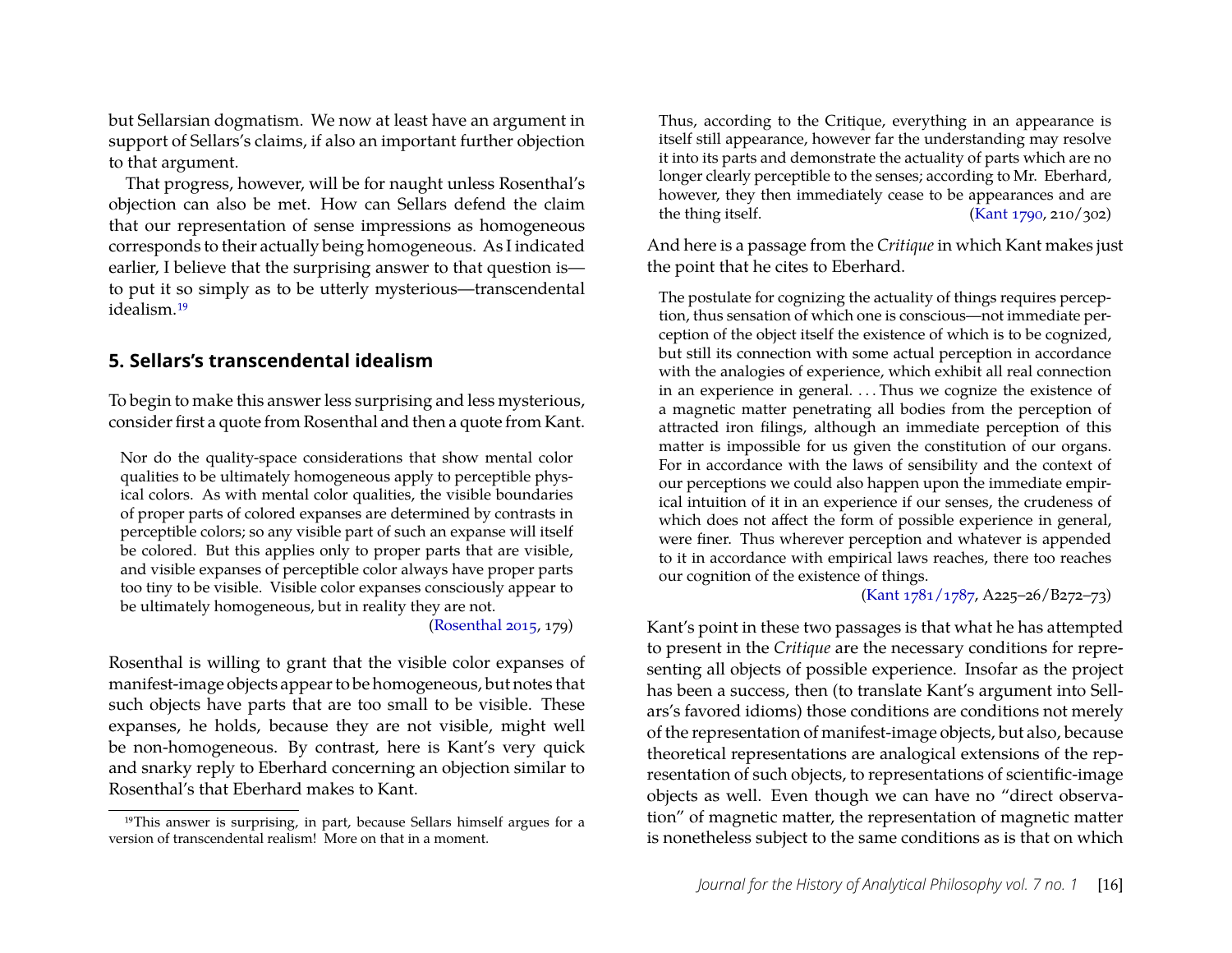we model it. The theoretical representation of magnetic matter does indicate certain aspects of how that matter *would* appear to an experiencing subject who had sensory organs suitable for experiencing it. And that mode of appearing would, because the necessary conditions that Kant takes himself to discover make no appeal to the contingent constitution of our sensory organs, be subject to those conditions. Or, as Kant puts it in bludgeoning Eberhard, an object's being smaller does not make it noumenal.

How does this help Sellars? Well, Rosenthal's objection to Sellars appears to have a form similar to Eberhard's objection to Kant. Just as Eberhard objects to Kant that objects too small for us to experience might not be subject to the Categories, so Rosenthal objects to Sellars that objects too small for us to see might not be homogeneous. Kant's response to Eberhard is that because the Categories are the necessary condition for the representation of any object of possible experience, these include objects of theoretical representation. Similarly, if the argument from boundary conditions that Rosenthal himself finds in Sellars can be generalized in the way that I indicated earlier (and indicated that Kant and Sellars themselves, in fact, generalize it), homogeneity will turn out to be a necessary condition on the representation of any object of possible experience, manifest or theoretical. "So what?" one imagines Rosenthal protesting. "We might necessarily *represent* objects as being homogeneous, but they might nonetheless *be* non-homogeneous." To make sense of that objection, however, it must be possible to understand what Rosenthal *means* when he would protest that objects might be non-homogeneous. If, however, representing an object as homogeneous is a necessary condition of representing an object at all, then understanding Rosenthal becomes impossible.[20](#page-17-0)

But wait! As I mentioned earlier, Sellars is a transcendental realist, not a transcendental idealist, so this line of argumentation would appear to be unavailable to him. One way of framing this line of resistance to Rosenthal would be cast him as mistakenly attempting to apply what are merely our forms of representation (the concept of homogeneity and its complement nonhomogeneity) to noumenal objects, or things in themselves. Sellars cannot object to that, though, because he himself advocates for precisely the same thing. So, this defense is a non-starter.

This objection, however, itself misunderstands the form that Sellars's transcendental realism takes.<sup>[21](#page-17-1)</sup> For Sellars, and for Sellars's Kant, the concept of a noumenal object, and the corresponding thesis of transcendental realism, is essentially *contrastive*. The concept of a phenomenon is the concept of an object as it is represented using our forms of representation. The concept of a noumenon is the concept of an object as it is represented using a form of representation other than our own. Both Kant and Sellars reject the notion that we can make any sense of the notion of an object apart from all forms of representation whatsoever. For them, an object just is an object of representation. Thus, the issue of transcendental idealism versus transcendental realism, the issue of whether we can cognize noumena, for Kant and Sellars, boils down to the issue of whether we can represent objects using a form of representation other than our own. Sellars argues that we can. That argument is the one with which the entirety of this paper is concerned.<sup>[22](#page-17-2)</sup> The form of representation other than our own that Sellars holds we can, and ought to, employ is precisely his ontology of absolute processes. As we will see in the following sections, the conceptual and grammatical structure of

<span id="page-17-0"></span><sup>20</sup>And following Kant, this is not because there is anything *contradictory* in Rosenthal's proposal—just as there is nothing contradictory in thinking of, e.g., noumenal causation—but rather because that proposal is incompatible with the necessary conditions of our representative powers. The concept of something non-homogeneous is not incoherent, but it is beyond our power of

representation to conceive of anything *actually being* non-homogeneous.

<span id="page-17-1"></span><sup>21</sup>What follows is a version of an argument that I make in *Kant's Inferentialism* [\(Landy 2015b\)](#page-23-6), in the Postscript on Transcendental Idealism.

<span id="page-17-2"></span><sup>22</sup>A brief confession: in *Kant's Inferentialism* [\(Landy 2015b\)](#page-23-6) I went in search of an argument from Sellars to support his transcendental realism, but came up empty handed. The current paper is meant to correct that oversight.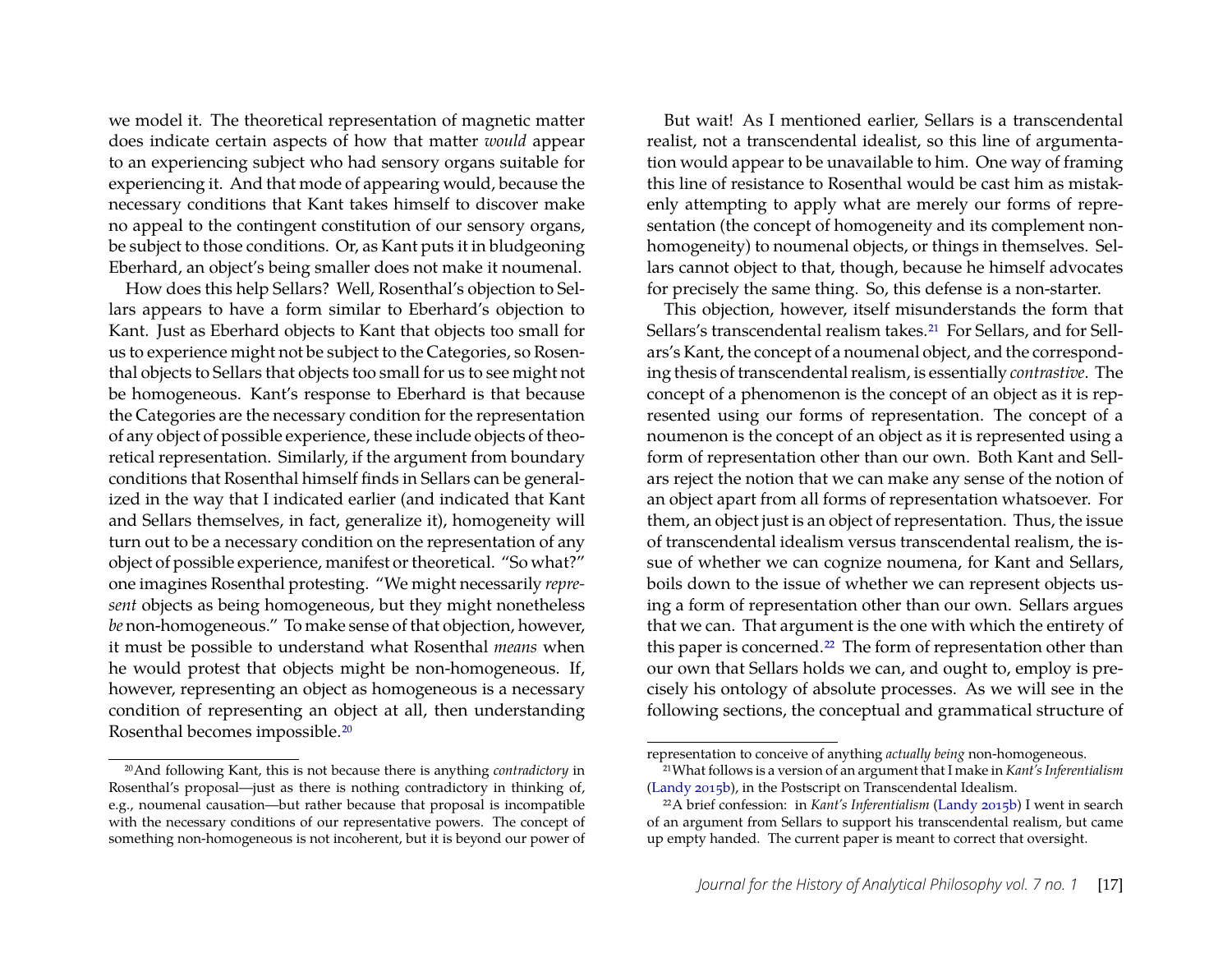process thought and talk is an alternative to the Categories and judgmental form of substance and accident.

Back to homogeneity. If the above is right, then Sellars's transcendental realism consists of his abandonment of an ontology of substance and accident in favor an ontology of absolute processes. What is clear, however, is that Sellars holds—for exactly the reasons that Rosenthal cites—that homogeneity will be a necessary condition for *either of those* forms of representation.<sup>[23](#page-18-0)</sup> In fact, it is precisely *because* of the boundary argument that Rosenthal presents (in its more general form) that Sellars holds that we must adopt this new categorial form of thinking. What follows, however, is that if the most general version of the boundary argument is correct, then *there is no alternative* way to represent objects. And if the conception of noumena that I have portrayed Kant and Sellars as both adopting is correct (another big if!) then talk of objects apart from any form of representing them is untenable. So, if homogeneity is a necessary feature of any possible form representation of objects, then the contrast that Rosenthal seeks to draw between our conception of manifest-image objects and sense impressions and the way each of those is "in itself" disappears.[24](#page-18-1) The very notion of a sense impression's *intrinsic*

<span id="page-18-1"></span>24Or, more accurately, the distinction between the way things appear and

qualities is itself already subject to the necessary conditions of our forms of representation, and so if homogeneity is one of those conditions, then sense impressions must be homogeneous.[25](#page-18-2)

Sellars's mistake, if he made one, was not in assuming that sense impressions were intrinsically conscious or that we are infallible with respect to our mental states. As we noted, those would be egregious mistakes for Sellars of all people to make indeed. Rather, we can understand Sellars's claim that sense impressions must be homogeneous as proceeding in two stages. The first consists of the generalized version of Rosenthal's boundary argument. In order to represent the arbitrarily-selected parts of any object of representation, we must represent that object as having some sensible quality. Since, however, those parts are arbitrarily-selected, we must represent all of the parts of the object as having some sensible quality. Thus, we must represent objects as being homogeneous with respect to some sensible quality. The second stage of the argument consists of a defense of the claim that if representing an object as having some property is a necessary condition of representing objects at all, then that property is an intrinsic property of all objects. Those two theses combined, would earn Sellars his conclusion that sense impressions are necessarily homogeneous.[26](#page-18-3)

<span id="page-18-0"></span><sup>23</sup>An insightful anonymous referee raises the question of whether Sellars does, in fact, hold that *all* objects of representation, including those of theoretical representation, must be homogeneous, and points out that Sellars repeatedly insists that objects of theoretical representation need not have all or any of the properties that manifest objects do. (The referee cited [Sellars](#page-24-12) [\(1963\)](#page-24-12), §100, but see also Sellars's objection to Hesse in [Sellars](#page-24-11) [\(1977\)](#page-24-11), in especially §24, which is even more explicit, I think.) The key point to see, though, is that in these cases what Sellars is advocating for is our ability to construct theoretical representations of qualities on the basis of their similarity, but not identity, to manifest qualities. Homogeneity, however, is not an object-level quality, but a structural feature of qualities themselves, and if my argument thus far has been sound, then it is a *necessary* feature of *all* qualities. That is, while we can represent novel qualities via theoretical representation, and even novel categories such as "process", there are nonetheless limits to our capacity for novelty, even for Sellars, and I am arguing that homogeneity is one of those.

the way they actual are is itself a distinction made from *within* our form of representation, and so is itself subject to the necessary conditions of that form.

<span id="page-18-2"></span><sup>&</sup>lt;sup>25</sup>Or as [Kant](#page-23-4) ( $1781/1787$ , A277/B233) might rather rudely put it, "If the complaints that 'we have no insight whatsoever into the intrinsic nature of things' are supposed to mean that we cannot grasp by pure understanding what the things which appear to us may be in themselves, they are completely unreasonable and stupid. They want us to be able to be acquainted with things without senses, consequently they would have it that we have a faculty of cognition entirely distinct from the human."

<span id="page-18-3"></span><sup>26</sup>Objection: if it is a necessary condition of representing objects that we represent them as homogeneous, then could we not skip over all the wrangling over sense impressions and reject out of hand the scientific-image representation of the world as consisting of particulate matter? Answer: while conceiving of the physical world as consisting of absolute processes might help avoid having to deal with the epiphenomenal form detailed in the next section,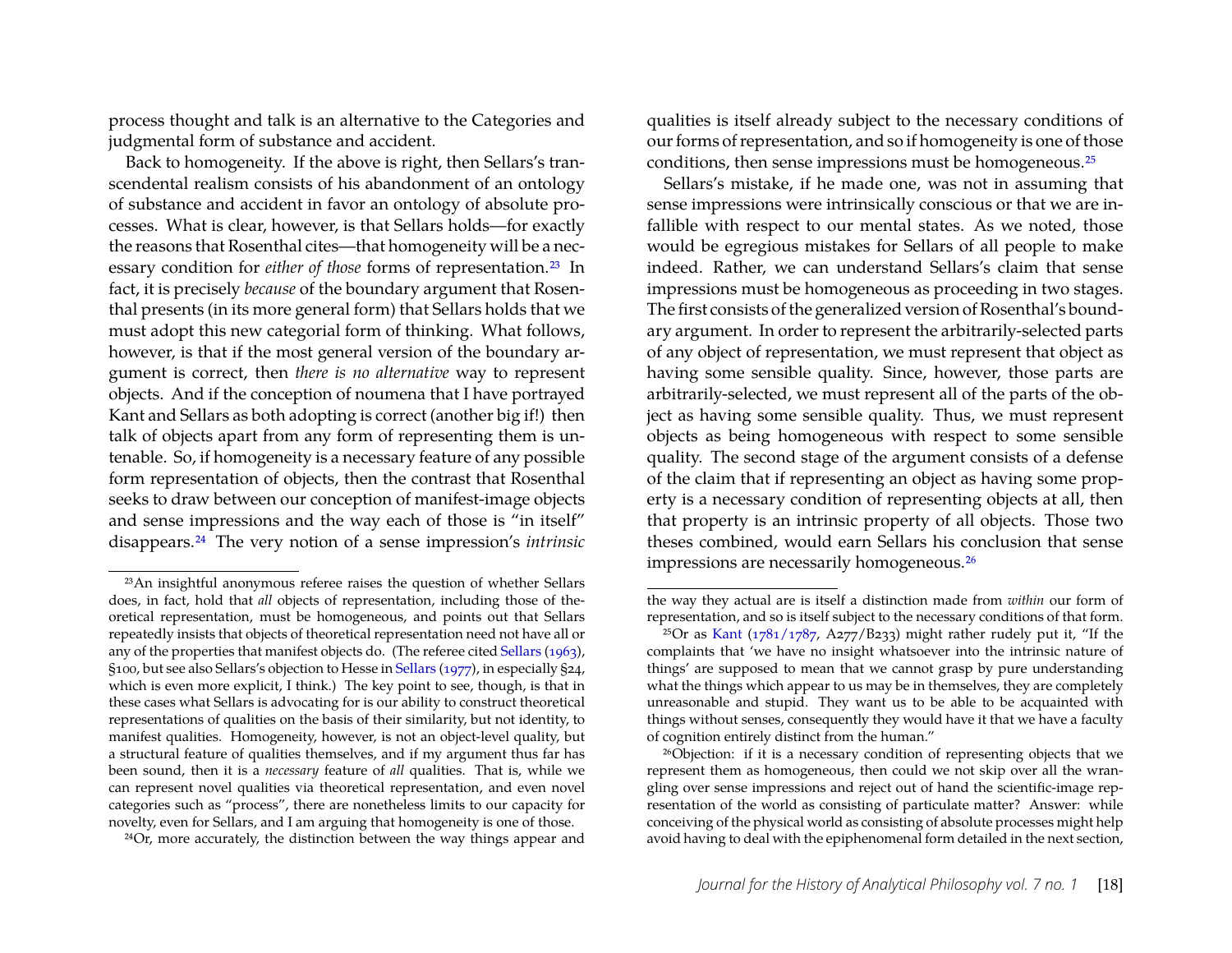Dialectically speaking, then, the generalized version of Rosenthal's boundary argument relieves the pressure on Sellars's homogeneity theses. At the same time, that pressure is distinctly relocated to his and Kant's claims about the nature of transcendental philosophy. Now, some might see that dialectical shift as so much the worse for Sellars insofar as the latter claims appear significantly less plausible than the homogeneity theses! That discussion, however, is best left for another occasion. The point here is merely that Sellars's homogeneity theses are neither unsupported dogmatism (as Hooker and McGilvray understand them) nor the result of a glaring error that undermines much of his own philosophical system (as Rosenthal understands them). Rather, they are the conclusions of a piece of transcendental philosophy that reflects the necessary conditions of our human form of representation, which transcendental philosophy can be reasonably challenged and defended in its own right. With at least that much dialectic progress now made, we can return to the Carus Lectures to pick up the argumentative thread where we previously left it behind: with the rejection of Reductive Materialism.

### **6. Epiphenomenal form**

Having thus dismissed Reductive Materialism, Sellars turns his attention to what he sees as the three other possible forms of position for accounting for the relation between the "states" of the perceiver, which involve the somehow existence of color,

and the perceiver itself. All three of these possible positions— Substantial Dualism, Emergent or Wholistic Materialism, and Epiphenomenalism—embody what Sellars will call the epiphenomenalist form, and the easiest way to present Sellars's framing of these three positions will be to in terms of that form. So, here is Sellars doing just that for the first of these two accounts.

$$
\psi i \qquad \psi i \qquad \psi i
$$
\n
$$
\uparrow \qquad \uparrow \qquad \uparrow
$$
\n
$$
\Rightarrow \varphi i \qquad \Rightarrow \varphi i \qquad \Rightarrow \varphi i
$$

For the substantial dualist, the ' $\varphi$ 's would represent states of the CNS [central nervous system], the ' $\psi$ 's would represent states of the sensorium. For the wholistic materialist, the ' $\varphi$ 's would represent physical-2 states of the CNS; the ' $\psi$ 's proper sensible states (physical, but not physical-2) of the CNS. The diagram is the same;<br>only the ontology is different. (Sellars 1981c, 84)<sup>27</sup> only the ontology is different.

Recall that all three of these accounts are aimed at explaining what the relation is between a "state" of an experience subject and that subject itself in the face of the fact that the experiencing subject consists of nothing other than a complex of colorless micro-physical particles whereas the state constitutes the somehow existence of color. I.e., the goal of these accounts is to articulate what states and perceivers are such that color can exist as a state of a colorless perceiver. Substance Dualism answers that challenge by casting the color state as being, not a state of the *physical complex* of the perceiver at all, but as a state of a *non*-physical substance [\(Sellars 1981c,](#page-24-3) 78). Emergent or Wholistic Materialism rejects the postulation of a non-physical substance, and instead casts color-states as "emergent" states, correlated with but not reducible to, the complex physical system that it continues to take the perceiver to be [\(Sellars 1981c,](#page-24-3) 80–81). Epiphenomenalism, as Sellars presents it, is distinct from both of these positions insofar as it proposes yet another recategorization of our concept of color, this time from that of a *state* of

what prompts the relocation of color from a property of physical objects to a property of experiencing subjects is not first and foremost the incompatibility of homogeneous sense impressions with particulate matter. Rather, it is the sense impression inference, i.e., a need to explain our conceptual responses to worldly stimuli. So, even if we had conceived the world as consisting of absolute processes, we would still have to wrangle with sense impressions, and ultimately Sellars's *sensa*, although that wrangling would have been less tortuous.

<span id="page-19-0"></span><sup>27</sup>More on what Sellars means by 'physical-2' below.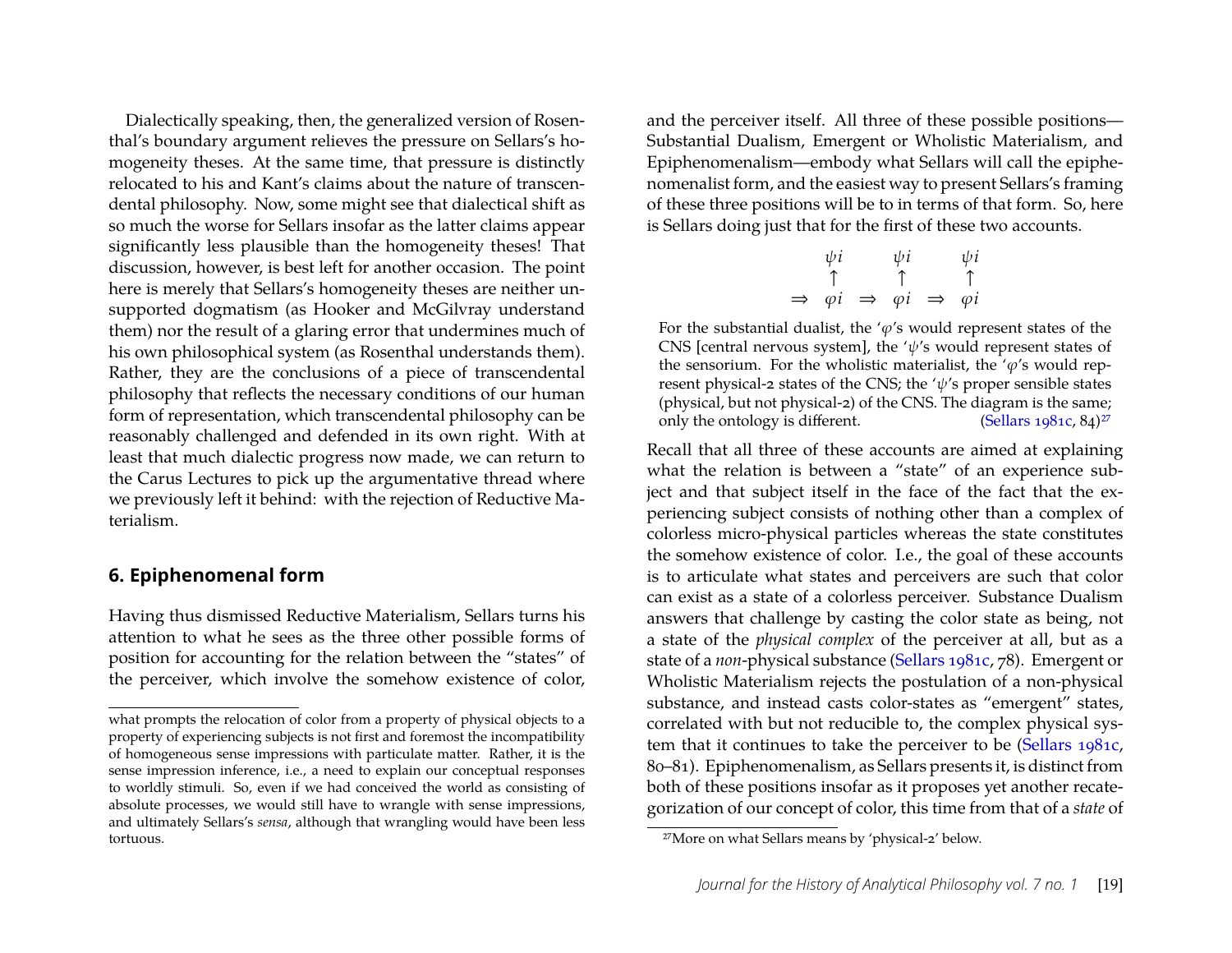the perceiving subject to the concept of a non-physical *particular* in its own right [\(Sellars 1981c,](#page-24-3) 80–81).

As Sellars understands them, each of these accounts can be pictured by the diagram above insofar as they agree in taking the complex physical states of the perceiving subject (the  $\varphi$ s) to be governed by natural laws that are articulable entirely independently of the color-states (the  $\psi$ s), however we conceive of them, that correlate with them.

The idea is that the occurrence of a  $\varphi$ -state is adequately explained by the occurrence of another, preceding  $\varphi$ -state, no reference to the associated  $\psi$ -object being necessary. Thus the only nomologicals to which (in principle) appeal need be made are laws formulated in terms of ϕ-states. . . . from the standpoint of *explanation*, the basic role is being played by the  $\varphi$ -states. For, (a) the  $\varphi$ -state laws are autonomous, i.e., stand on their own feet; (b) the  $\psi$ -object sequences are themselves explained in terms of  $\varphi$ -state laws and  $\varphi$ - $\psi$  laws of supervenience. [\(Sellars 1981c,](#page-24-3) 83)

To explain the behavior of the subject qua complex physical system, one need appeal to only physical laws. The color-states of the perceiver are then *correlated* with certain physical states, but stand over and above them, neither causing any subsequent changes in the physical states, nor themselves explainable in terms of those states. Substance Dualism posits an entirely distinct non-physical *substance* that runs its course alongside the physical world, but never interacts with it. Color-states are states of that substance. Epiphenomenalism casts colors states as a system of non-physical particulars, thus eliminating the need for an account of the metaphysics of "states", but likewise casts the behavior these particulars as mysteriously correlating with the behavior of physical particulars, although never interacting with them. Finally, Emergent or Wholistic Materialism denies that there are any substances or particulars that exist other than physical ones, and so casts color-states as correlated with, but irreducible to physical states. The cost there is leaving the metaphysical relation of states to the substances of which they are states similarly mysterious. Natural laws govern the behavior of the physical particles; color-states correlate to complex arrangements of these particles, but nothing more can be said regarding in what this correlation consists or why it occurs.

Of course, it is precisely such mysterious correlations that Sellars takes to be the downfall of each of these accounts. The very *purpose* of these accounts was supposed to be to *explain* the relation between color-states and the perceiving subject. In all three cases, this relation is *reified*, but not *explained* at all. As Sellars sees it, this is no accident. The root of the problem here is the *category dualism* that Jones first initiates. The metaphysical*schism* between states and substances makes it in-principle impossible to formulate a causally-closed and explanatorily-complete account of our experience of the world. What is necessary to achieve that end (of both science and philosophy) is a return to a categorially *monistic* account of color experience. Thus does Sellars propose an ontology of absolute processes.

To evaluate that proposal, we can begin with a word about what it means to adopt an ontology of absolute processes. We earlier noted that Sellars conceives of what look to be object-level names of distinct metaphysical kinds (e.g., substance, property) as actually functioning as meta-level conceptual sortals (singular terms, predicates). The same is true of absolute processes.

Broad introduces the concept of what he calls 'absolute processes which might also be called subjectless (or objectless) events. These are processes, the occurrence of which is, in the first instance, expressed by sentences like 'it is raining,' 'it is thundering,' 'it is lightening', i.e., which either do not have logical subjects or which have dummy logical subject ldotswhich do not have the form

#### S Vs, e.g., Socrates runs

nor can plausible paraphrases which have genuine logical subjects be found. [\(Sellars 1981b,](#page-24-4) 48)

An absolute process is the object-level reflection of a meta-level conceptual sortal that includes in its scope those object-level sen-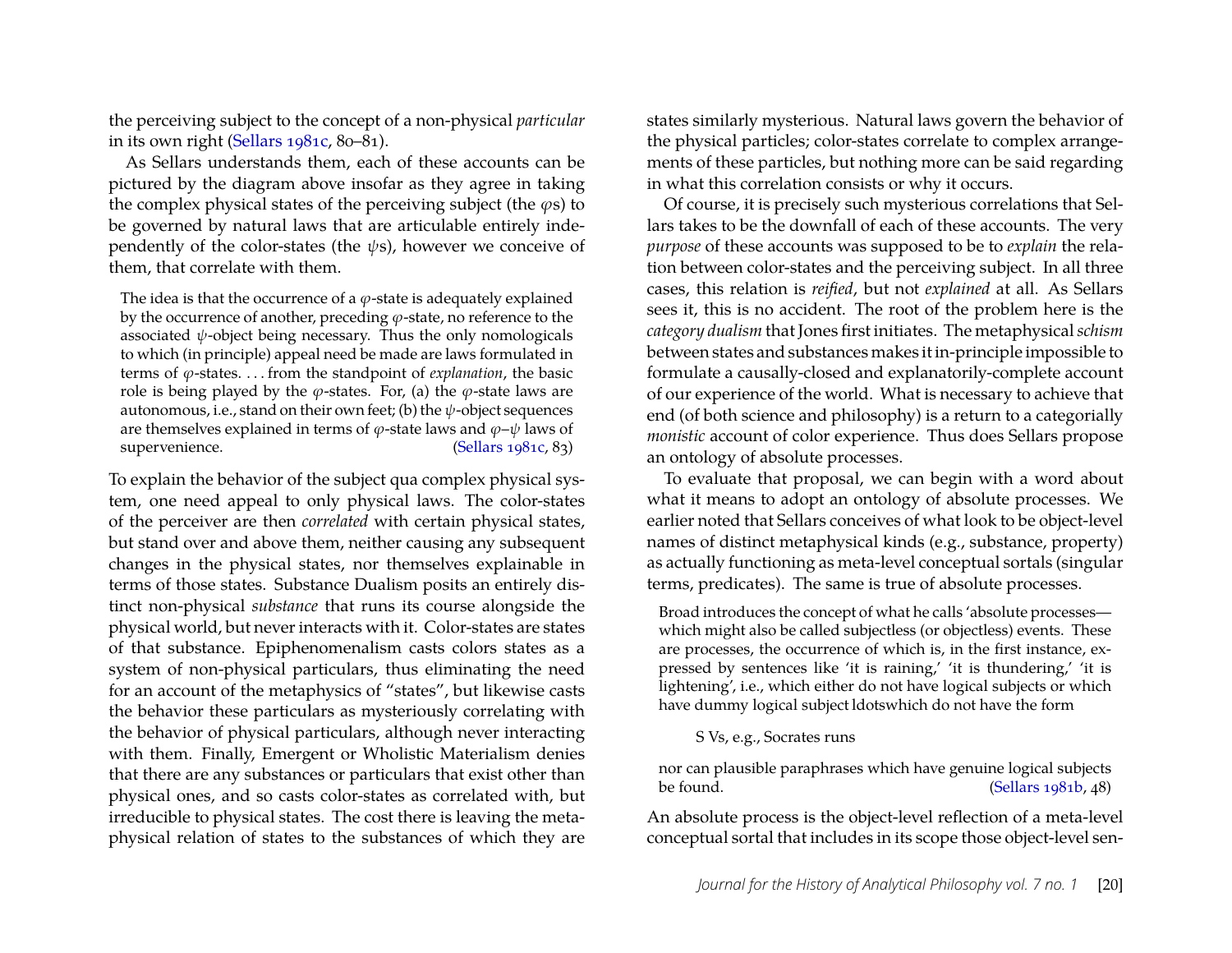tences that either have no subject, or have only a dummy subject. 'It is raining' is the paradigm example. Thus, just as a world that is pictured (in the Sellarsian way) by subject-predicate sentences is thereby pictured as consisting of distinct objects (named by subject terms) standing in nomological relations to one another (corresponding to the inferential relations licensed by predicate terms; see [Sellars](#page-24-13) [1948\)](#page-24-13), so the world that is pictured by sentences with no logical subjects is thereby pictured as a world without objects, as consisting of only the temporal unfolding of absolute processes.

Supposing that makes some sense, the next thing to notice about Sellars's proposal is that if *all* that the move to a process ontology achieved was to cast color-states as processes, that alone would just get us back to the epiphenomenalist form.

| Sensorium processes | ψi |                                                                       | ψi | ψi |
|---------------------|----|-----------------------------------------------------------------------|----|----|
|                     |    |                                                                       |    |    |
| Material bodies     |    | $\Rightarrow$ $\varphi i \Rightarrow \varphi i \Rightarrow \varphi i$ |    |    |

That picture would still demand an explanation of how sensorium processes relate to material body processes, and while the prospects for such an explanation might look a little less dim, the work of providing that explanation would still be a good way off,<sup>[28](#page-21-0)</sup> and not much real ground will have been gained over the accounts just considered. The real benefit of adopting an ontology of absolute processes as Sellars sees it stems from the capacity of that ontology to conceive of both physical and sensory states as being *logical constructions* of, or mere limitations on, pure processes.

Important terminological note before continuing: Sellars distinguishes between physical<sub>1</sub> and physical<sub>2</sub> states (and objects, processes, etc.). Roughly, a physical, state is any state that is part of the causal structure of the world, whereas a physical<sub>2</sub> state is a physical<sub>1</sub> state and is also the kind of state that could exist independently of the existence of sensory states. So, all of the states in which a rock or and tree can be are (presumably) both physical<sub>1</sub> and physical<sub>2</sub>. Perceiving subjects, on the other hand, can be in both physical<sub>2</sub> as well as *merely* physical<sub>1</sub> states. I.e., perceiving subjects can be in states that are part of the causal structure of the world (physical<sub>1</sub>) but are not "merely" material (physical<sub>2</sub>).

With that idiom duly noted, here is Sellars presenting the aforementioned explanatory advantage that accrues to his ontology of absolute processes.

If the particles of microphysics are patterns of actual and counterfactual  $\varphi_2$ -ings, then the categorial (indeed, transcendental) dualism which gives aid and comfort to epiphenomenalism simply vanishes.

And once this picture has gone, they would be in a position to realize that the idea that basic 'psycho-physical' laws have an epiphenomenalist form is a speculative scientific hypotheses which largely rests on metaphyscial considerations of the kinds we have been ex-ploring. [\(Sellars 1981c,](#page-24-3) 86)

Here we see important aspects of Sellars's Kant-style scientific realism at play. What he envisions for an ontology of absolute processes is explaining the *appearance* of a distinction between micro-physical particles and their color-states via an appeal to the underlying *reality* of absolute processes. What is crucial here is that, as Sellars sees it, the epiphenomenanlist form has proven itself untenable. His survey of the kinds of answers that are possible to the question posed by that form—what is the relation of a substance to its states?—has revealed that no such answers can succeed. Thus, the epiphenomenalist form itself must be rejected. It cannot be rejected *simpliciter*, though, because of the

<span id="page-21-0"></span><sup>28</sup>In fact, it worth noting that even as he conceives of the prospects for his proposal as a little more robust than this, Sellars only understands that proposal as a widening of the conceptual space in which *science* can do the difficult work of actually *depicting* the nomological relations among sensory and physical processes. As Sellars understands his proposal, it consists in the presentation of a new and exciting *categorial form*, that can be used to shape new content provided by future science.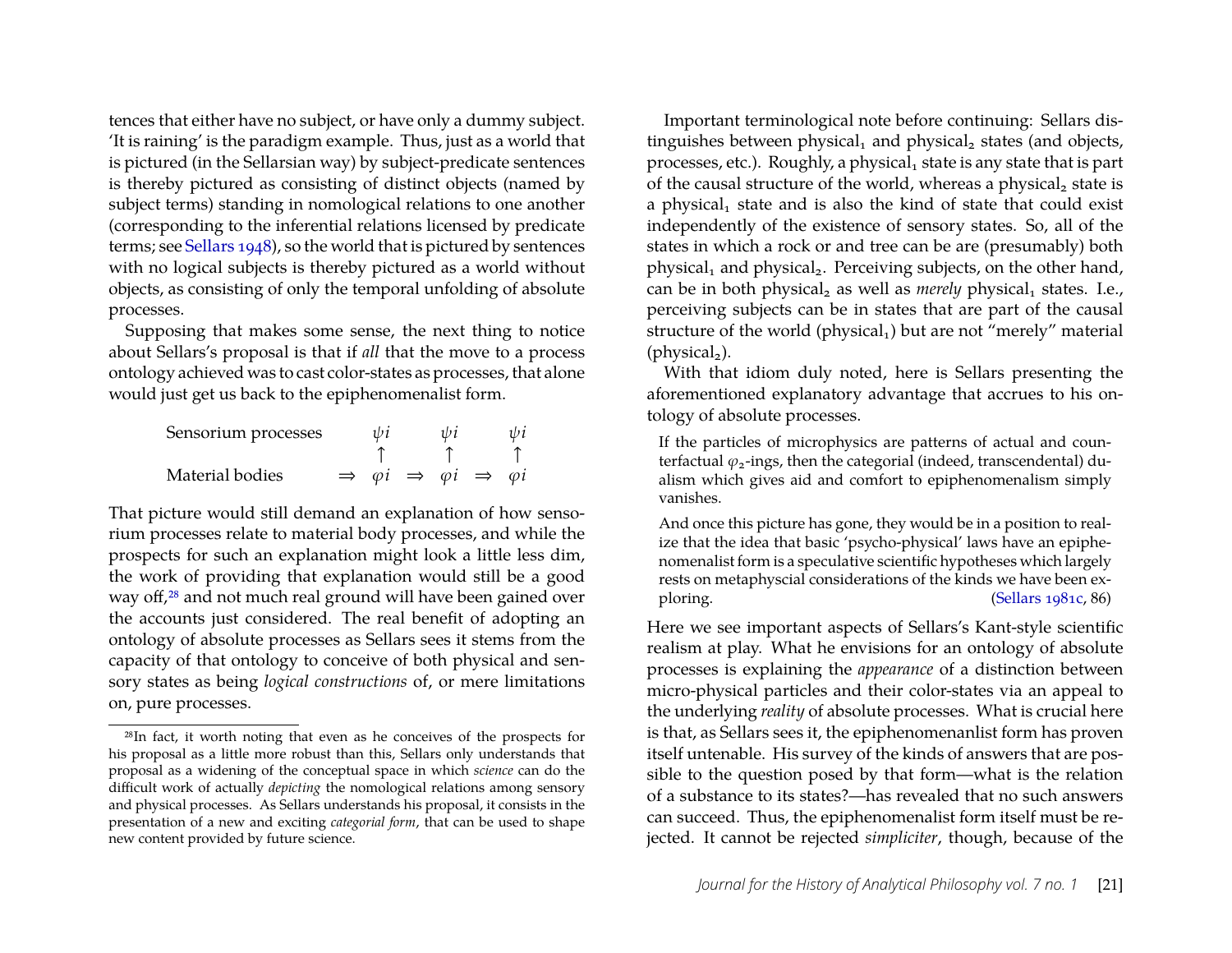obvious reality of the somehow existence of color (or more generally the somehow existence of some homogeneous qualitative feature of experience) that we saw Sellars defend in the previous sections. What needs to happen, therefore, is that the epiphenomenalist form must be *explained* as being the manifestation of some underlying real ontology. There must be some way that the world really is such that it manifests itself as appearing to consist of substances and their states.

Of course, this is where absolute processes come in. Both micro-physical particles and color-states will be cast as the (merely apparent) manifestation of some underlying feature of absolute processes. For example, just as one can understand a mathematical point as a vanishingly small limit on a more ontologically fundamental line, one can understand a particle as an analogous limit on more ontologically fundamental process. Additionally, if one similarly conceives of a state as a limit on some process as well, then the need to account for the relation between substances and their states vanishes, because both will be cast as features of a single ontological kind: the process.

Furthermore, as Sellars understands this explanation, because they are of a single ontological kind, there is nothing prohibiting understanding the processes that manifest as particles and the processes that manifest as states as interacting causally or as forming parts of a single whole.[29](#page-22-0)

Nor does it require that neuro-physiological objects which have  $\varphi_2$ ings as constituents, have only  $\varphi_2$ -ings as constituents.  $\sigma$ -ings could in a legitimate sense be constituents of neuro physiological objects.

That is to say, whereas the objects of contemporary neurophysiological theory are taken to consist of neurons, which consist of molecules, which consist of quarks, ... —all physical<sub>2</sub> objects—

an ideal successor theory formulated in terms of absolute processes (both  $\varphi_2$ -ings and  $\sigma$ -ings) might so constitute certain of its 'objects' (e.g., neurons in the visual cortex) that they had  $\sigma$ -ings as ingredients, differing in this respect from purely physical<sub>2</sub> structures. [\(Sellars 1981c,](#page-24-3) 86)

With this we have arrived at Sellars's prospectus for a final answer to the question of what the place of color in the scheme of things is. Both micro-physical particles and color-states are actually manifestations of absolute processes. Perceiving subjects consist of processes that manifest as both particles and colorstates. When we originally conceived of colors as part of the substance of the world, we were mislocating a part of ourselves. We got this much right in casting color as a state of the perceiving subject, but as the scientific image of ourselves revealed, "state" ended up being a mere placeholder category awaiting further explication. That placeholder lead to the various forms of epiphenomenalism, none of which could make genuine sense of the relation between a state and a substance. Thus, that form must be mere appearance, and so we needed a picture of the underlying reality that could explain it. Colors, like everything else, are absolute processes. Unlike many other things, though, they are absolute processes that, while part of the causal structure of the world, are not "mere matter". They are essentially mental phenomena: *sensa*, as Sellars calls them.[30](#page-22-1)

That is a long and winding path with plenty of places along the way for one to pause for hesitation and contemplation, or to step off entirely. My hope is not to have convinced anyone of Sellars's final position, but only to make a little bit clearer the support that he marshals in support of it. The boundary argument shows that homogeneity is a necessary feature of any object

<span id="page-22-0"></span><sup>29</sup>It is worth noting that Sellars takes the adoption of an ontology of absolute processes to carry with it a new understanding of causality. As he puts it, it requires abandoning the paradigm of "impact causation" (presumably because there will no longer be particles to impact one another, but rather merely processes unfolding in law-governed ways).

<span id="page-22-1"></span><sup>30</sup>Here we must keep a careful eye on the distinction that Sellars draws between the mind-body problem and the sensorium-body problem. In that context, 'mind' refers to specifically conceptual thinking, as *opposed* to the mere sensings that are the non-conceptual, phenomenological constituents of thinkings that are also ostensible percievings.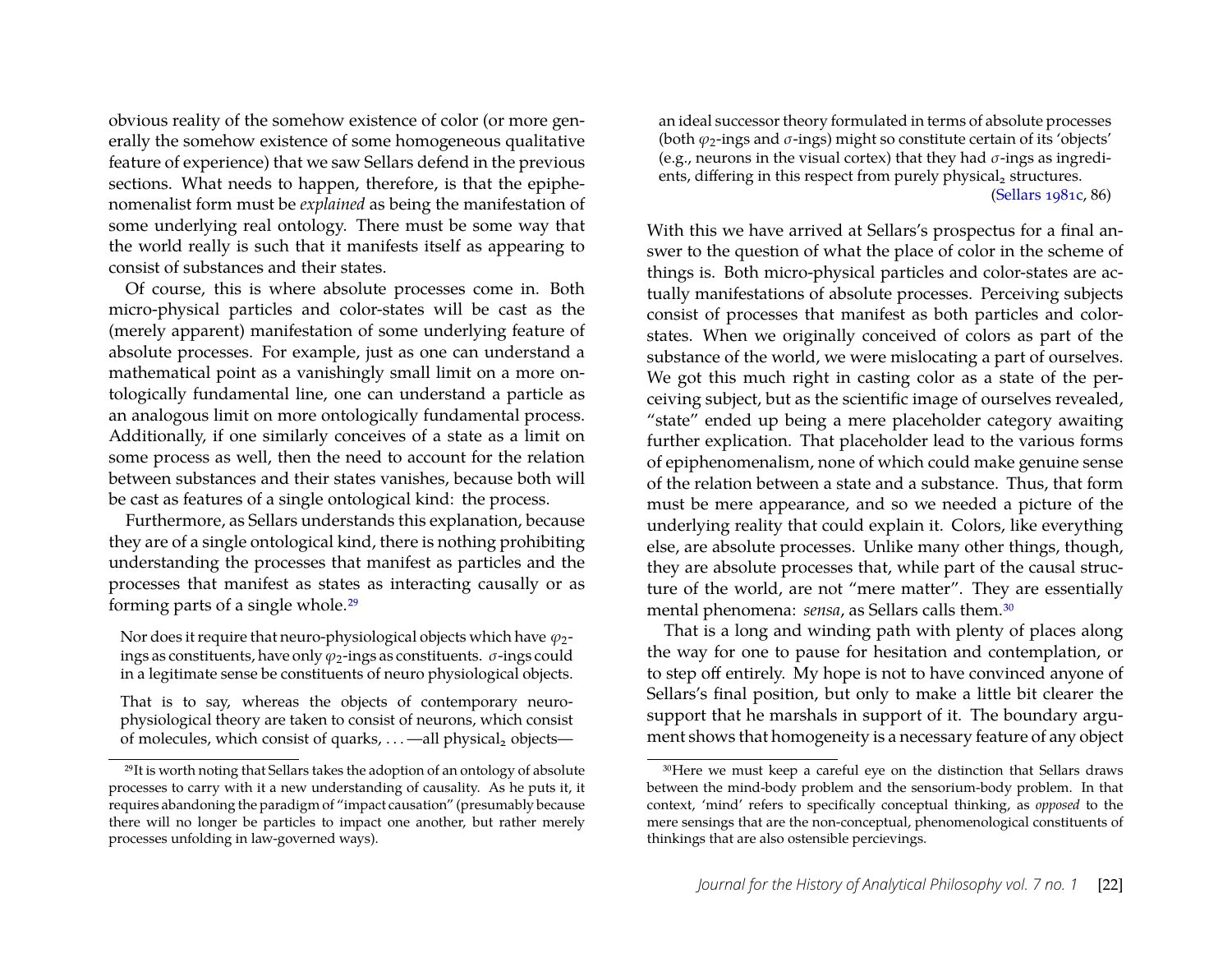of possible experience. Sellars's transcendental realism implies that attempts to draw a contrast between homogeneity objects and non-homogenous ones will therefore be impossible. Thus, homogeneity is necessarily both an original feature of our representations of manifest-image objects and a feature that must be preserved through any categorial transformation of those representations. Since Reductive Materialism attempts to represent the world as particulate, and therefore non-homogeneous, it is an untenable account of color. The extant alternatives to Reductive Materialism, however, ultimately fare no better. Once we reconceive of color from being an objective feature of objects to a state of the experiencing subject, we will inevitably be forced to answer the question of what the relation is between such states and the substances that have them. For all the ways that we might try to finesse this tension, as Sellars sees it, the only plausible answer to this question will require a final categorial transformation: from this dualism of ontological kinds to an ontological monism of homogeneous absolute processes. *Sensa* are distinctly mental absolute processes that exist alongside and causally interact with other, physical, processes that manifest themselves as the more familiar particles of micro-physics. As Sellars sees it, the prejudice against such entirely mental phenomena is the result of some combination of failure to understand the fundamental problems of the epiphenomenalist form, failure to acknowledge the undeniable reality of color, and simple bias in favor of a purely physical<sub>2</sub> mechanistic understanding of the world.

### **David Landy** San Francisco State University

landy@sfsu.edu

## **References**

- <span id="page-23-1"></span>Dennett, Daniel, 1981. "Wondering Where the Yellow Went." *The Monist* 64: 102–08.
- <span id="page-23-2"></span>Hooker, C. A., 1977. "Sellars' Argument for the Inevitability of the Secondary Qualities." *Philosophical Studies* 32: 335–48.
- <span id="page-23-4"></span>Kant, Immanuel, 1781/1787. *Critik der reinen Vernunft*. Riga: Hartknoch. English translation [Kant](#page-23-7) [\(1998\)](#page-23-7).

<span id="page-23-5"></span>, 1790. *Ueber eine Entdeckung nach der alle neue Critik der reinen Vernunft durch eine ältere entbehrlich gemacht werden soll*. Königsberg: Nicolovius. Reprinted in *Gesammelte Schriften (Akademieausgabe)*, pp. 185–251. Berlin: Königlich-Preussische Akademie der Wissenschaften, 1902–, vol. VIII. English translation as "On a Discovery Whereby Any New Critique of Pure Reason is to be Made Superfluous by an Older One", in [Kant](#page-23-8) [\(2002\)](#page-23-8), pp. 281–336.

- <span id="page-23-7"></span>, 1998. *Critique of Pure Reason*, translated by Paul Guyer and Allen W. Wood. Cambridge: Cambridge University Press.
- <span id="page-23-8"></span>, 2002. *Theoretical Philosophy After 1781*, edited by Henry Allison and Peter Heath, translated by Gary Hatfield, Michael Friedman, Henry Allison, and Peter Heath. Cambridge: Cambridge University Press.
- <span id="page-23-0"></span>Landy, David, 2015a. "A Rebuttal to a Classic Objection to Kant's Argument in the First Analogy." *History of Philosophy Quarterly* 31: 331–45.
- <span id="page-23-6"></span>, 2015b. *Kant's Inferentialism: The Case Against Hume*. New York: Routledge.
- <span id="page-23-3"></span>McGilvray, James, 1983. "Pure Process(es)?" *Philosophical Studies* 43: 243–51.